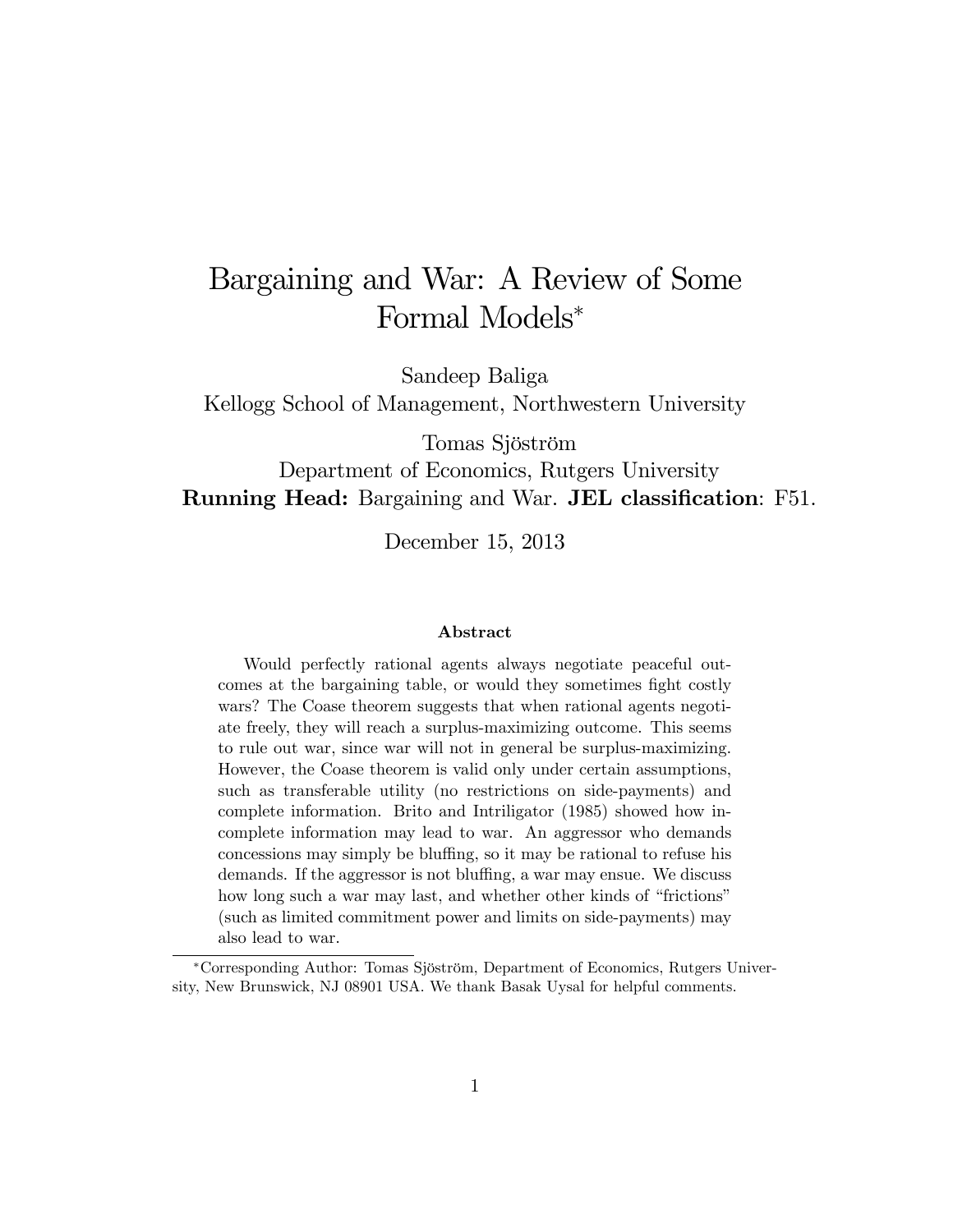### 1 Introduction

Standard economic theory assumes the existence of a court system which enforces property rights and contracts. However, in this survey we will discuss a few models of anarchic environments where there is neither legal protection of property rights nor enforcement of contracts. In anarchic environments "might makes right": if someone is too weak to protect his possessions, others may take them from him forcibly. It may seem that this will lead to unpredictable chaos. But, in fact, economic reasoning can be applied even to such environments. An investment in military capability can be analyzed as any investment  $-$  a decision to consume less today in order to have a better outcome tomorrow. A decision to attack someone is a risky gamble that a rational person will take if and only if the expected benefits exceed the expected costs.

In an anarchic international system, war is one way of reallocating wealth from the weak to the strong. But war is a very inefficient method, because it destroys resources and creates human suffering. Why should war be used to reallocate wealth? Why doesn't the weaker country instead make a side-payment to the stronger country (pay a "tribute") in order to avoid a war? In fact, the *Coase theorem* states that rational agents who can bargain freely (without "transaction costs") and who can make unrestricted transfers ("side-payments") to each other, will negotiate a surplus-maximizing outcome. Since war is not surplus maximizing, if there are no transaction costs then wars should not occur.<sup>1</sup>

In an important paper, Brito and Intriligator (1985) asked (and answered) the question: if the leaders of all countries are perfectly rational, why would there ever be war? The answer they gave was that the leaders may have incomplete information. Incomplete information can be considered a transaction cost which prevents rational agents from negotiating a surplusmaximizing outcome (see, for example, Myerson and Satterthwaite, 1983). An aggressor who demands a tribute may simply be bluffing  $-$  he may be a weak type who will back down if the demand is rejected. Not knowing the aggressor's true type, it may be rational to reject his demand. If the aggressor is a tough type who is not bluffing, a war may ensue. To signal

<sup>1</sup>This argument relies on utility being transferable, i.e., no restrictions on sidepayments. In fact, if utility is not transferable then Pareto efficiency does not imply surplus maximization. War may then be a Pareto efficient outcome, even though it is not surplus-maximizing (see Section 3.3 for an example).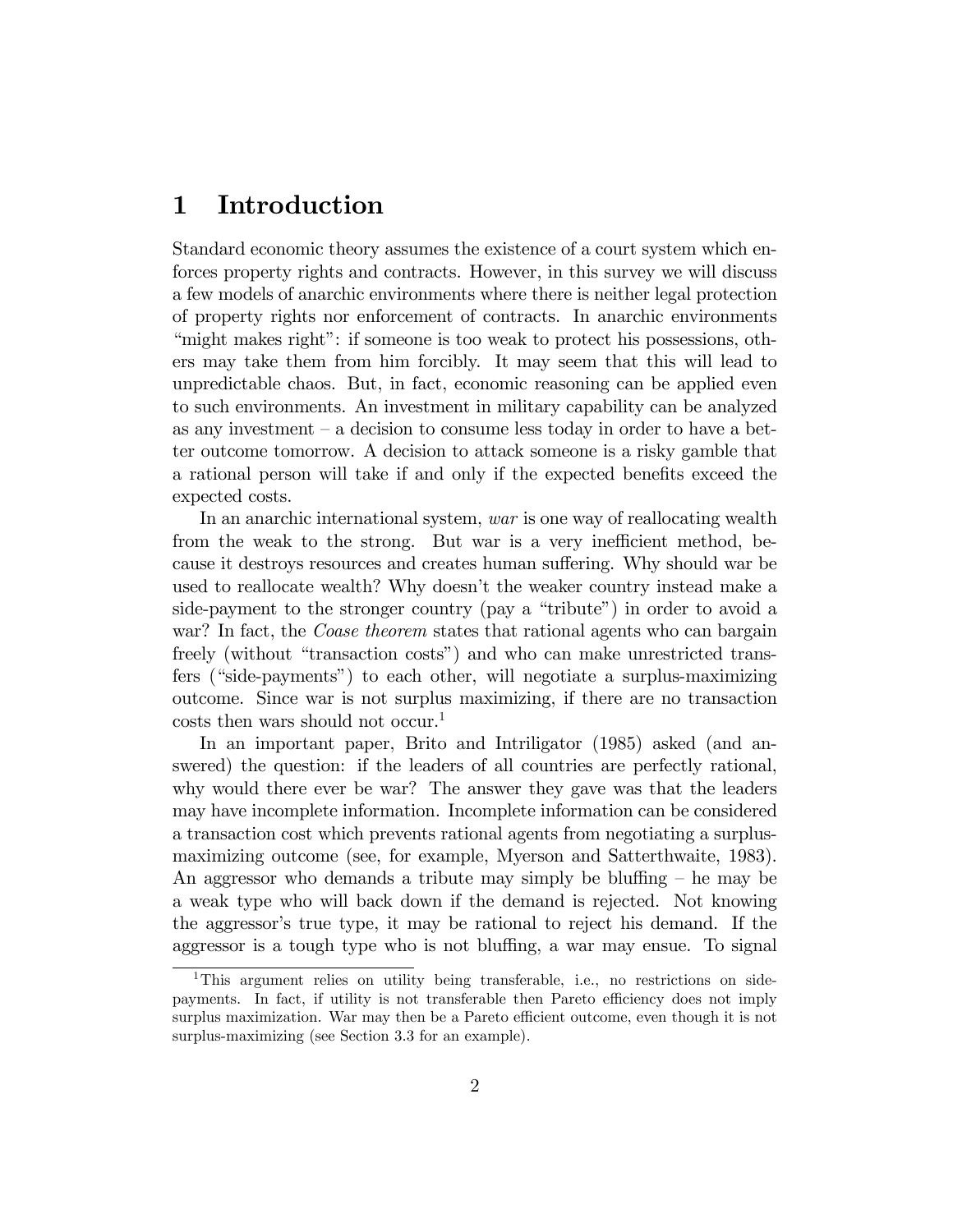toughness, the aggressor may accumulate weapons. If this is a credible signal, then the tribute will be paid and there is no war. But now the issue of bluffing reappears, because a weak type (who would actually back down if rebuffed) can behave in exactly the same way.

To further develop this type reasoning requires a formal model. In Section 2, we present a version of Brito and Intriligator's model. There are two players who can be thought of as the leaders of two countries, North and South. The game has two stages. In stage one, each country allocates its productive capacity between military and civilian use, i.e., "guns or butter". This decision is publicly observed. Building military strength does not directly generate utility, but it has instrumental value. It is an investment which may pay off in stage two, when side-payments are made and war may be declared. A side-payment is simply a transfer of butter from one country to the other. If a war occurs, the country which is stronger militarily is more likely to win. Section 2.1 verifies that if the players have complete information, then there cannot be war in equilibrium (in agreement with the Coase theorem). The players will nevertheless build up military strength in stage one, because military strength gives bargaining power and will therefore determine the stage two transfer.

Section 2.2 shows that with incomplete information, a war may occur in equilibrium. This obviously provides additional incentives to build weapons. In fact, a military build-up may be used as a signaling device. Specifically, we assume North has two possible types, weak and tough. The weak type would never start a war, but the tough type might start a war unless he is o§ered a su¢ cient side-payment. Northís true type is his private information, i.e., South doesn't know North's type. If North is a priori likely to be weak, then there exists a semi-separating equilibrium: the tough type always accumulates weapons, the weak type accumulates weapons ("bluffs") with positive probability, the bluff is called with positive probability, and there is war with positive probability. This verifies Brito and Intriligator's insight: incomplete information may cause war.

In the simple model of Section 2 there is no commitment problem, because the game ends when a war is declared or a side-payment is made. In Section 3 the game is changed so that after a side-payment is made to North, North may return to ask for more. Of course, North might promise that he will not do so, but such a promise would not be credible if North lacks means of commitment. After the first transfer of resources, North is no weaker than before, and South is no stronger. If anything, the Örst transfer has made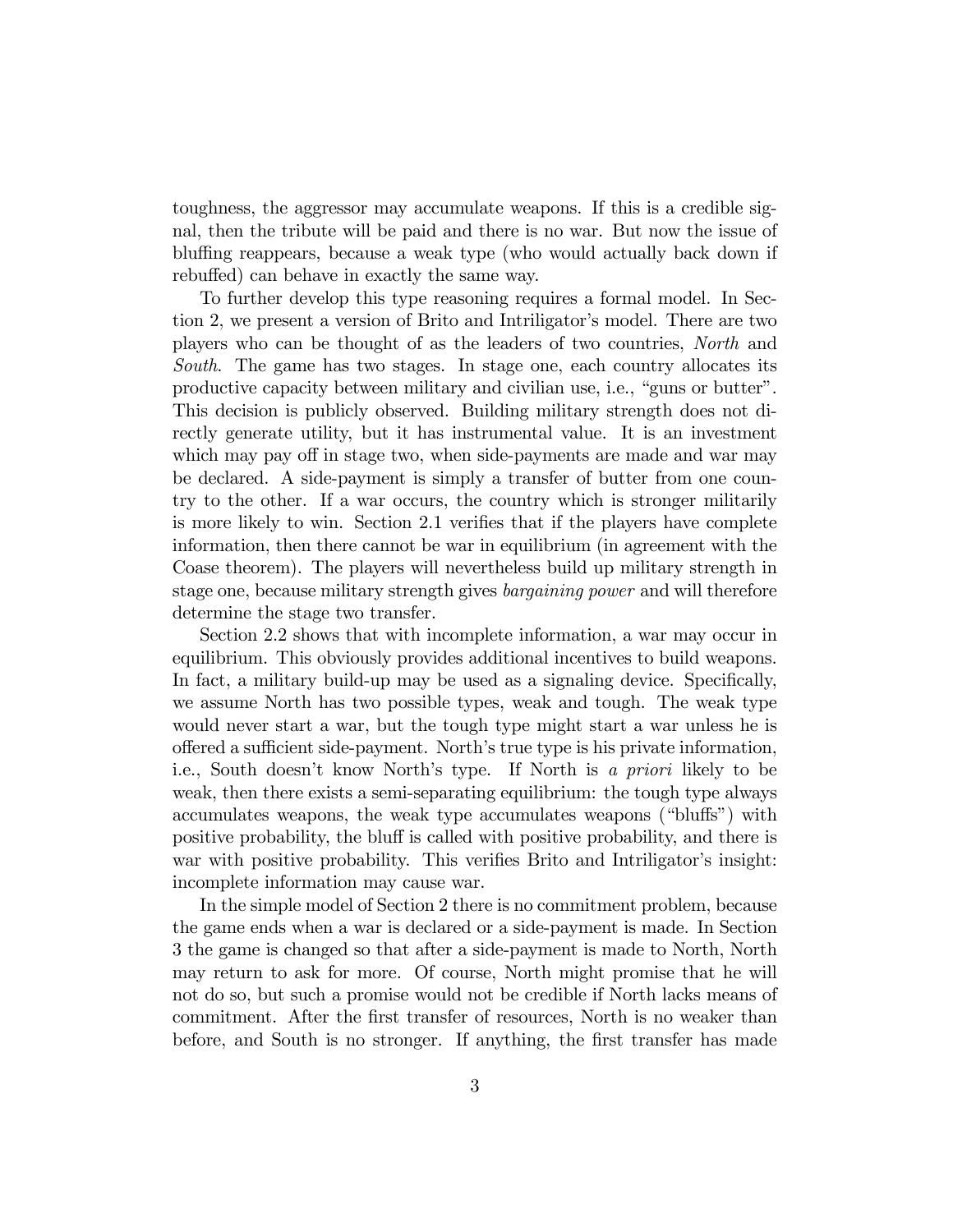North more likely to win a war (North may convert the transfer into weapons) which should make him more aggressive.<sup>2</sup> Won't North then demand another, perhaps even bigger, transfer? With South anticipating this outcome, isnít it better for it to resist from the very beginning and refuse to make even the first side-payment? Might this not lead North to declare war? In Section 3, we use a version of Fearon's (1996) dynamic bargaining model to show that, under complete information, this commitment problem does not necessarily invalidate the Coase theorem. If the players are rational, they can work out the future consequences of todayís actions. Based on these continuation values, if they have sufficient ability to transfer utility then there will exist a peaceful negotiated outcome that both prefer to war. This may involve a possibly very small transfer today, with the expectation that there will be more transfers in the future, making sure that at each point in time both prefer peace to war. Thus, with complete information and a sufficient ability to make side-payments, an inability to commit to future actions will not lead to war.

For lack of commitment power to lead to war under complete information, South's ability to make side-payments must be restricted. This occurs under what Fearon (1995) calls "issue indivisibility". As Acemoglu and Robinson  $(2001)$  have argued, issue indivisibility may arise if South's ability to make transfers is limited by its current output, since this output may not be large enough for appeasement to be feasible. Alternatively, as Fearon (1996) and Powell (2006) have argued, issue indivisibility may arise if even a small transfer to North today would make North dramatically more likely to win a war in the future. In this case, a distribution of utility that both prefer to war may be impossible to attain, as even a small transfer makes North so powerful that South's continuation utility falls drastically.

Another type of commitment problem occurs if a war does not necessarily end the game. In Section 4 we change the game so that after the war has started, the players may negotiate an end to the war before the war has become very costly. Recall that Section 2.2 showed that war may occur in

 $2\text{As Beviá and Corchón (2010) emphasize, transferring resources to North may in some$ situations serve to prevent an attack. After the transfer, North becomes more reluctant to go to war because his cost of losing is bigger (he would risk losing what he has already obtained), while his gain from winning is smaller (South has less left to take). In general, a transfer could make North more or less aggressive, depending on which effect dominates: on the one hand, the additional resources increases the probability that he will win a war, but on the other hand, it raises his cost of losing and reduces his gain from winning.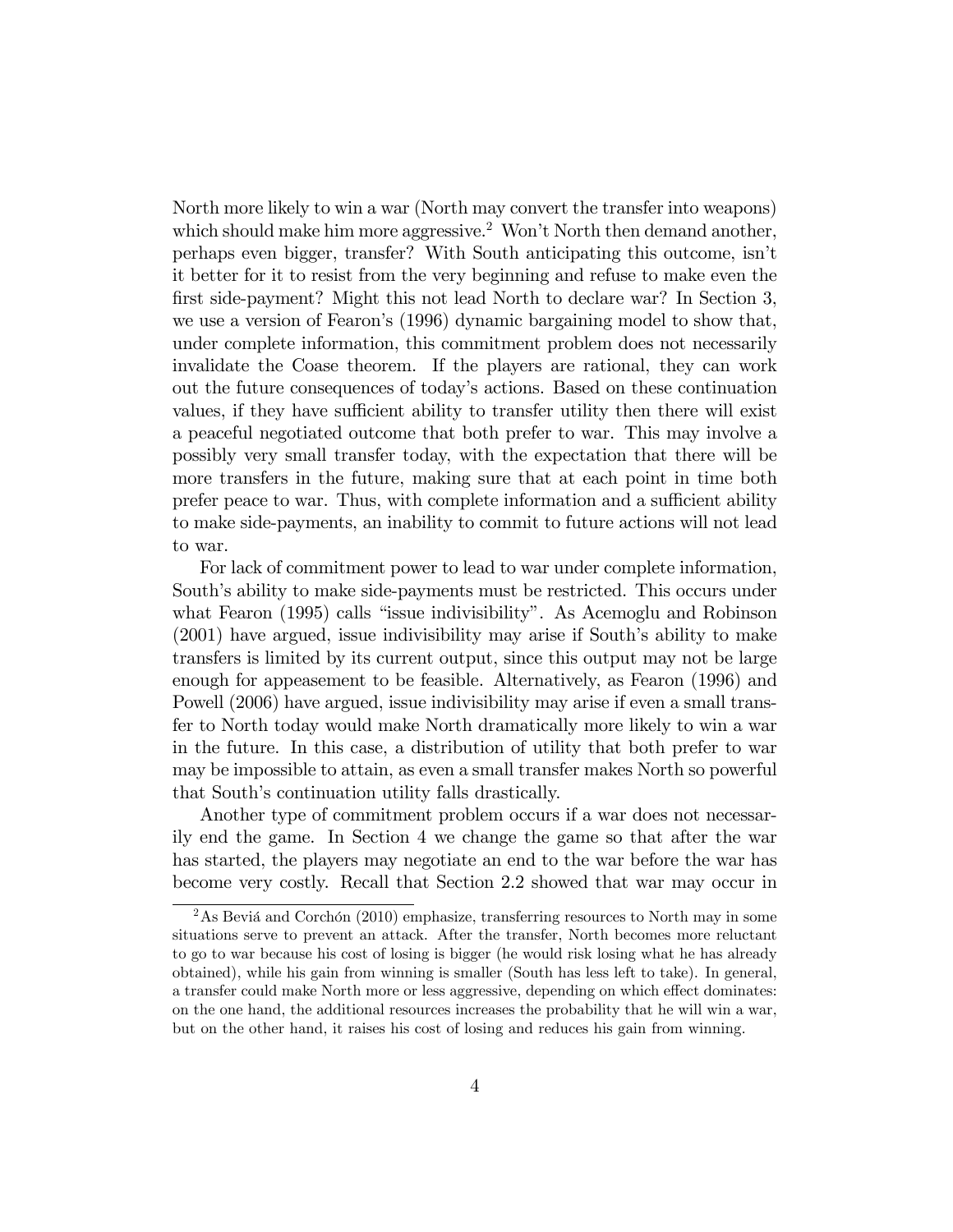equilibrium if North has private information about his type. But in the equilibrium discussed in Section 2.2, only the tough type declares war. Thus, by declaring war, North in effect proves he is tough, i.e., he no longer has private information about his type. The Coase theorem would then suggest that the two parties immediately negotiate a truce, and the tough type collects the side-payment that makes him prefer peace to war. But again this raises the issue of bluffing: if a very short war is not very costly to the weak type, then he may declare war as well, pretending to be tough in order to collect a large side-payment. Thus, it can no longer be the case that only the tough type declares war  $-$  the weak type must also declare war with some probability. But the *Coase conjecture* suggests that if each "bargaining" period" (the time before a new offer can be made if an offer is rejected) is short, then any war must end quickly, and both weak and tough types can extract large side-payments (Gul, Sonnenschein and Wilson, 1986, Powell, 2004b, 2006, Fearon, 2007).<sup>3</sup> To screen North's types, and more precisely to make bluffing less tempting for the weak type, South would like to make a commitment not to terminate the war quickly. It may however be difficult for South to make such a commitment (although one can imagine that South wants to maintain a reputation for toughness and therefore has an incentive to keep Öghting). Without the power to commit, the Coase conjecture logic seems to force South to end the war quickly by making a large transfer even when North is weak. But this doesn't square with the facts, since in reality not all wars end quickly.

However, the Coase conjecture is not always valid. For one thing, it holds only under one-sided incomplete information. That is, only one side, say North, can have private information. With two-sided incomplete information, Myerson and Satterthwaite (1983) show (in a buyer-seller model) that it may be impossible to reach an efficient outcome even under full commitment. Lack of commitment puts yet more constraints on implementability and typically implies even more inefficiency. The result is a war of attrition, where each side tries to prove its case for a bigger concession from the other (see Chatterjee and Samuelson, 1988, or Abreu and Gul, 2000). Even with one-sided incomplete information, for the Coase conjecture to hold, Northís private information must be restricted to his cost of Öghting a war. Other kinds of private information may be important, however, such as information

<sup>3</sup>To avoid misunderstanding, notice that the Coase conjecture is not the same as the Coase theorem.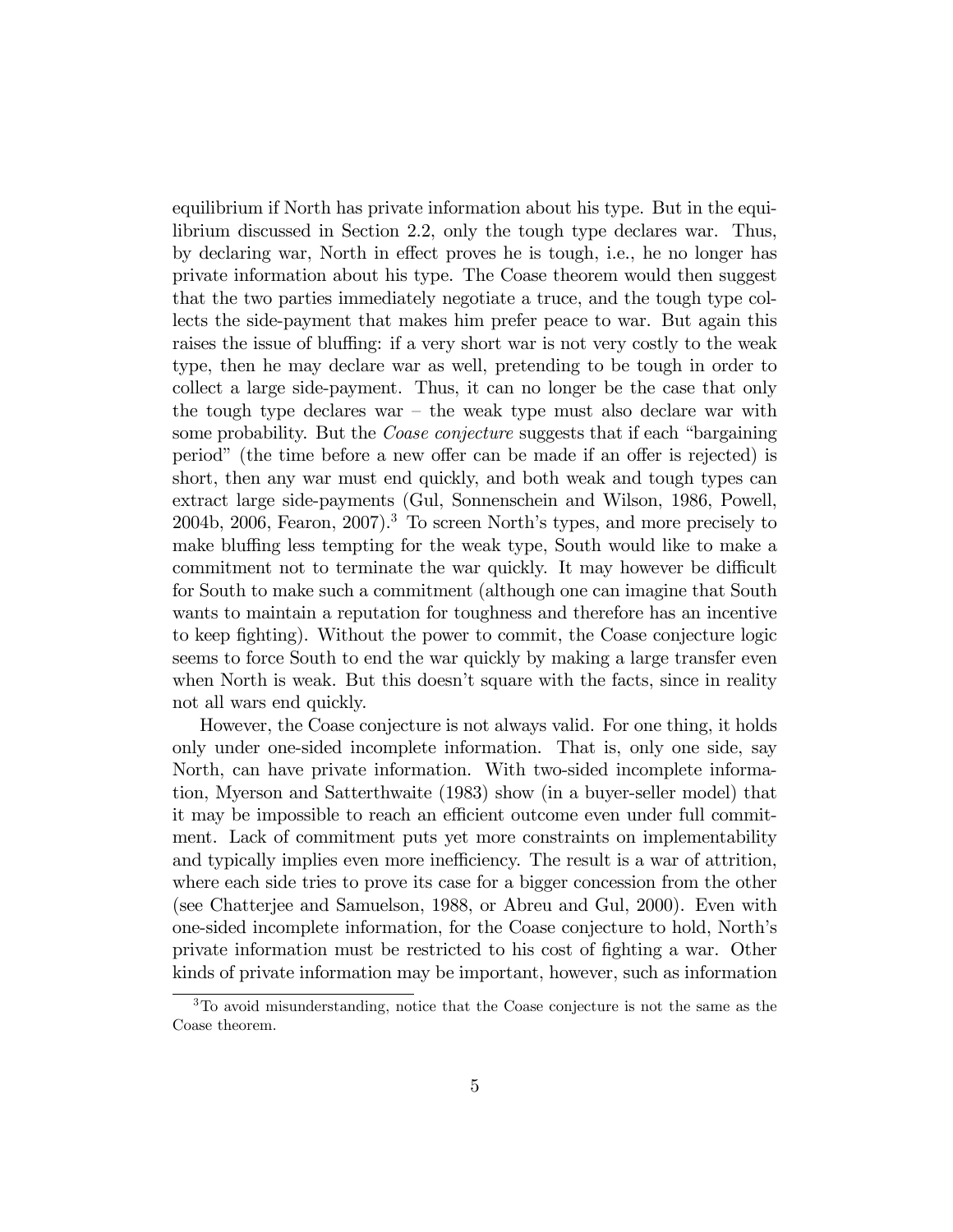about military strength (see Powell, 2004b and Fearon, 2007). In Section 4, we assume North has private information about how long he is able to fight, and we show that the Coase conjecture is not valid in this case. Even if South lacks commitment power, he will use a strategy which Fearon (2007) calls "screening by fighting", which forces North's tough type to fight a prolonged war. Thus, with incomplete information, wars may last a long time even though the players lack the ability to *commit* to fighting long wars.

Finally, we note that in the Brito and Intriligator (1985) model, it is always good to be militarily strong. First, if there is a war, military strength increases the probability of winning. Second, military strength may prevent the opponent from attacking, as he is unwilling to start a war that he is likely to lose. Third, if there is no war, military strength implies a better bargaining position, hence a more favorable reallocation of wealth. Fourth, a military build-up can be a signal which increases bargaining power even further. For these four reasons, in this model a country will always benefit by becoming militarily stronger.<sup>4</sup> In reality, however, a build-up of military strength may have an unintended consequence: it may instill fear in other countries, and this can make them attack in order to eliminate the threat (for a formal model, see Baliga and Sjöström, 2008). However, the models we survey here do not capture the idea that fear can be a reason for starting a war.

### 2 Guns or Butter

Military power can be used to take something forcibly. But it can also be used to persuade someone to give up something without a fight. As emphasized by Schelling (1966), military power is bargaining power. This is illustrated here in a simple model, based on Brito and Intriligator (1985). Related models, where agents choose between generating surplus or extracting surplus from others, include Garfinkel (1990), Hirshleifer (1988), Neary (1997), Skaperdas (1992) and Skogh and Stuart (1982).

Two risk-neutral players, N and S, represent two countries, North and South.<sup>5</sup> Player  $i \in \{N, S\}$  has resources  $x_i$  which can be used to produce

 $4$ Of course, this benefit must be traded off against the reduced production of consumption goods when the military expands. For the world as a whole, military build-ups unambiguously reduce welfare, even if there is no war, as they crowd out consumption.

<sup>&</sup>lt;sup>5</sup>More precisely, the players could be thought of as the leaders of their respective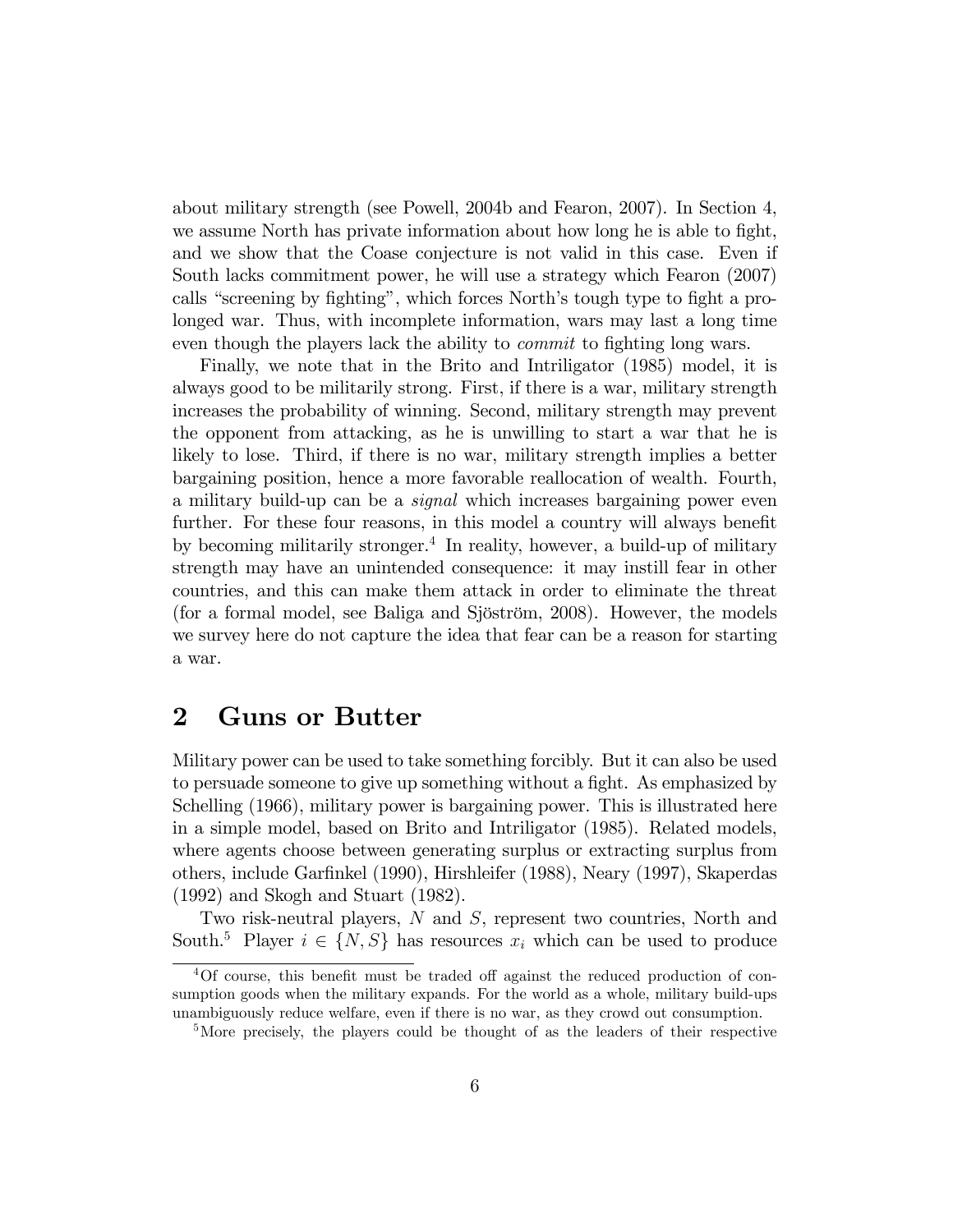guns  $g_i \geq 0$  and butter  $b_i \geq 0$ . The *budget constraint* for player  $i \in \{N, S\}$  is

$$
g_i + b_i = x_i. \tag{1}
$$

Utility is linear in butter: each unit of butter consumed yields one unit of utility. Guns yield no direct utility.

If there is a war, the country which has more guns is more likely to win. (We assume no war can occur if  $g_N = g_S = 0$ .) The winner takes all available butter,  $b_N + b_S$ , and the loser gets nothing. Specifically, player i wins the war with probability

$$
\rho(g_i, g_j) \equiv \frac{g_i}{g_i + g_j}.
$$

The function  $\rho$  is the *contest success function* (CSF).<sup>6</sup> If there is a war, then each player i suffers a cost  $c_i > 0$ .

To simplify, assume South is rich and has a high cost of war, while North is poor and has a low cost of war. Specifically,  $x_N < c_S$  so North does not have enough resources to make war worthwhile for South, but  $x_S > c_N$  so South has enough resources to (possibly) make war worthwhile for North. Thus, South would never want to start a war, but North might. Consider then the following two-stage game.

**Stage 1: Productive decisions.** Each player  $i \in \{N, S\}$  chooses  $g_i$  and  $b_i$  subject to the budget constraint (1). These decisions are simultaneous and are publicly observed.

Stage 2: Bargaining. South proposes to transfer an amount t of butter to North, where  $0 \le t \le b_S$ . North either accepts this proposal or declares war.

Section 2.1 considers equilibrium of this game under complete information. Section 2.2 considers incomplete information.

countries. In any case, it is a "unitary actor" model which does not consider the possibility that different agents within a country may have different interests. See Jackson and Morelli  $(2007)$  for a model where a leader's political bias can lead to war, and Fearon  $(1994)$  for a model where political leaders may suffer "audience costs".

<sup>&</sup>lt;sup>6</sup>This specific CSF goes back to Tullock  $(1980)$ . It is convenient to assume the winner takes all, but more generally, war leads to a reallocation of resources where  $\rho(g_i, g_j)$  is player i's expected share. Skaperdas (1996) axiomatizes several common CSFs. Corchón (2007) provides an authoritative survey of the theory of contests.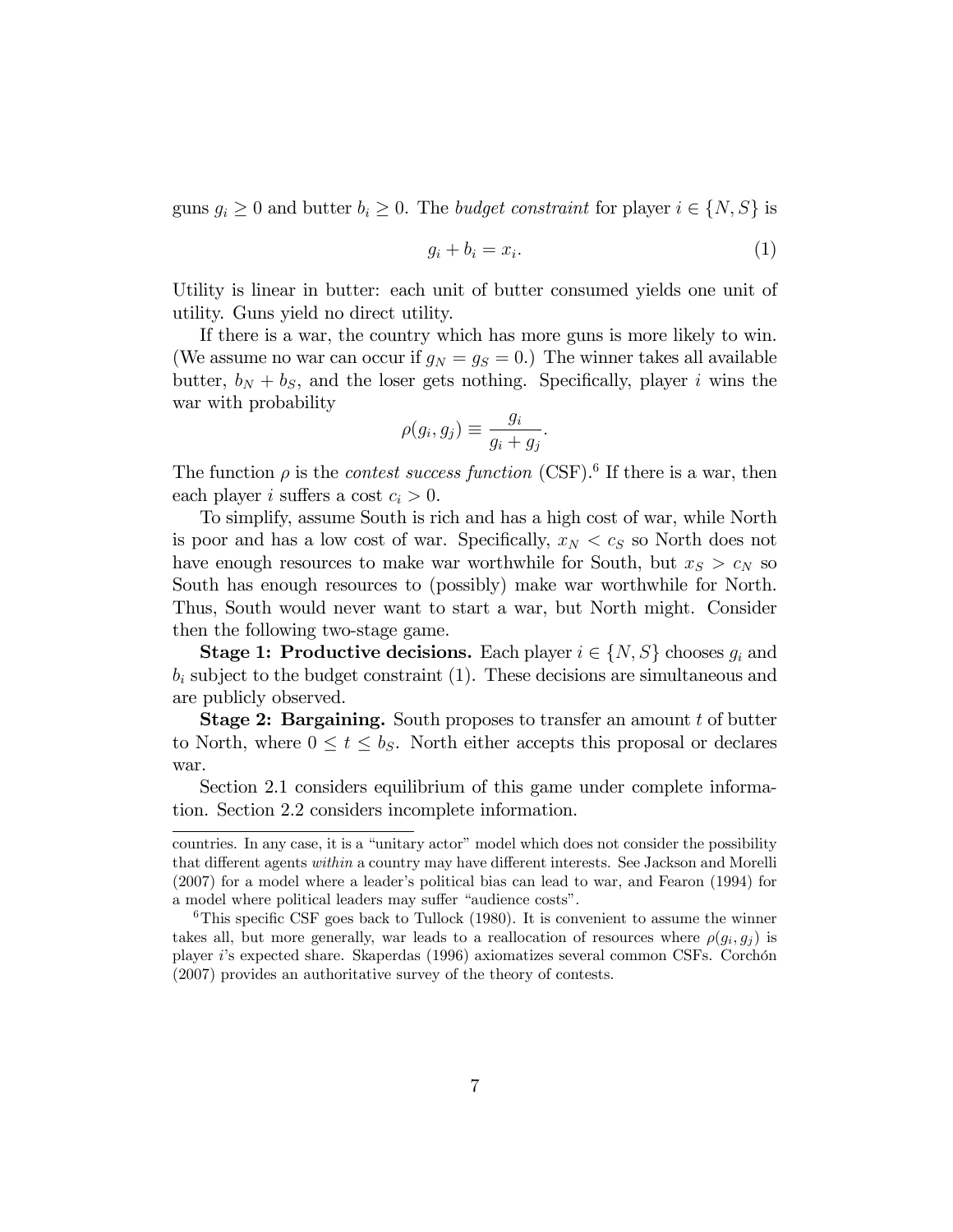#### 2.1 Complete Information

Assume the game has complete information. If South offers a sufficiently high side-payment (transfer) to North at stage 2, then North will not declare war. Since South knows North's preferences, South knows the minimum sidepayment that will prevent a war. Since a war would be costly, South's best option is to make this minimum transfer, a policy of appeasement which prevents war. This is a version of the Coase theorem, which states that rational agents who can bargain freely will negotiate a surplus-maximizing outcome.<sup>7</sup>

More precisely, North will accept South's proposal if North's consumption of butter,  $b_N + t$ , will exceed North's expected payoff from war, which is

$$
\frac{g_N}{g_S + g_N}(b_S + b_N) - c_N.
$$
\n(2)

That is, the proposal is accepted if

$$
b_N + t \ge \frac{g_N}{g_S + g_N} (b_S + b_N) - c_N.
$$
 (3)

The inequality (3) is the *appeasement constraint*. In the bargaining stage, South's problem is to find the smallest non-negative  $t$  that satisfies the appeasement constraint. Using the budget constraints, it can be checked that the solution to this problem is to set

$$
t = \frac{g_N x_S - g_S x_N}{g_S + g_N} - c_N \tag{4}
$$

if this expression is non-negative, and  $t = 0$  otherwise. (If (4) is negative, then North does not declare war even if South offers  $t = 0$ , so of course, this is what South will propose.) Substituting from the budget constraints into (4) reveals that  $t < b_S$ . Thus, the constraint  $t \leq b_S$  does not prevent appeasement.

In any equilibrium, North will set  $g_N > 0$  and get a positive transfer  $t > 0$ . For if  $g_N = 0$ , then South would have no motive to produce guns either, so  $g_S = 0$ . But then North could produce an arbitrarily small amount of guns, get a transfer  $x_S - c_N > 0$  by (4), and be better off. Thus,  $g_N > 0$ 

<sup>&</sup>lt;sup>7</sup>The equilibrium outcome is not fully efficient because guns are produced. However, the countries are assumed to be unable to negotiate arms-control agreements. The Coase theorem therefore only applies to stage 2, not to stage 1.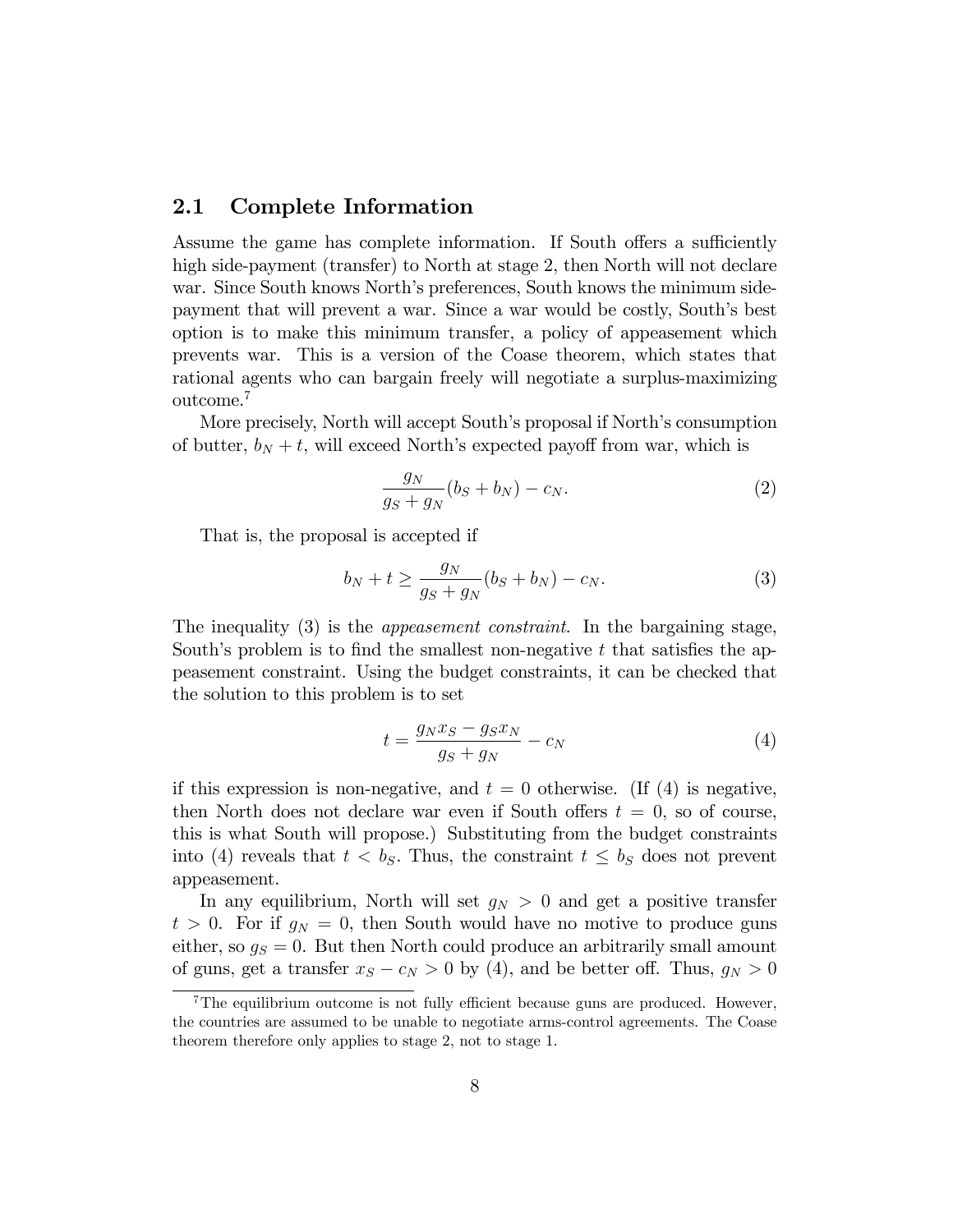must hold. But then  $t > 0$  must hold, for otherwise North would be better off setting  $g_N = 0$ . In equilibrium, there must be appeasement: South transfers a positive amount of butter to North and there is no war. The equilibrium transfer is given by (4).

It remains only to calculate exactly how many guns will be produced in equilibrium. To simplify this calculation, we assume North is quite poor,

$$
x_N < \frac{1}{3}x_S,\tag{5}
$$

and has a low cost of war,

$$
c_N < \sqrt{x_N \left(x_S + x_N\right)} - 2x_N. \tag{6}
$$

**Proposition 1** Suppose  $(5)$  and  $(6)$  hold. The following is a subgame perfect equilibrium outcome. In stage 1, South chooses

$$
g_S = \sqrt{x_N(x_S + x_N)} - x_N \tag{7}
$$

and North chooses

$$
g_N = x_N. \tag{8}
$$

In stage 2, South transfers

$$
t = \sqrt{x_N(x_S + x_N)} - x_N - c_N > 0
$$
\n<sup>(9)</sup>

and there is no war.

The proof is in the Appendix. Notice that North allocates all of its productive resources to weapons production. This extreme result is due to our strong assumptions.<sup>8</sup> But the intuition is clear: the poor tend to specialize in fighting ability because "the poor have a *comparative advantage* in conflict as opposed to production" (Hirshleifer, 1994, page  $7$ ).<sup>9</sup>

In equilibrium, South allocates a fraction

$$
\frac{g_S}{x_S} = \sqrt{\frac{x_N}{x_S} (1 + \frac{x_N}{x_S})} - \frac{x_N}{x_S}
$$
(10)

<sup>8</sup>Equilibria where the poor put all their resources into weapons production are called "banditry equilibria" by Neary (1997).

<sup>&</sup>lt;sup>9</sup>Hirshleifer (1991) discusses the fact that, as the poor specialize in fighting, the outcome is not that "the rich get richer and the poor poorer", but rather a redistribution of wealth from the rich to the poor (which he calls the "paradox of power").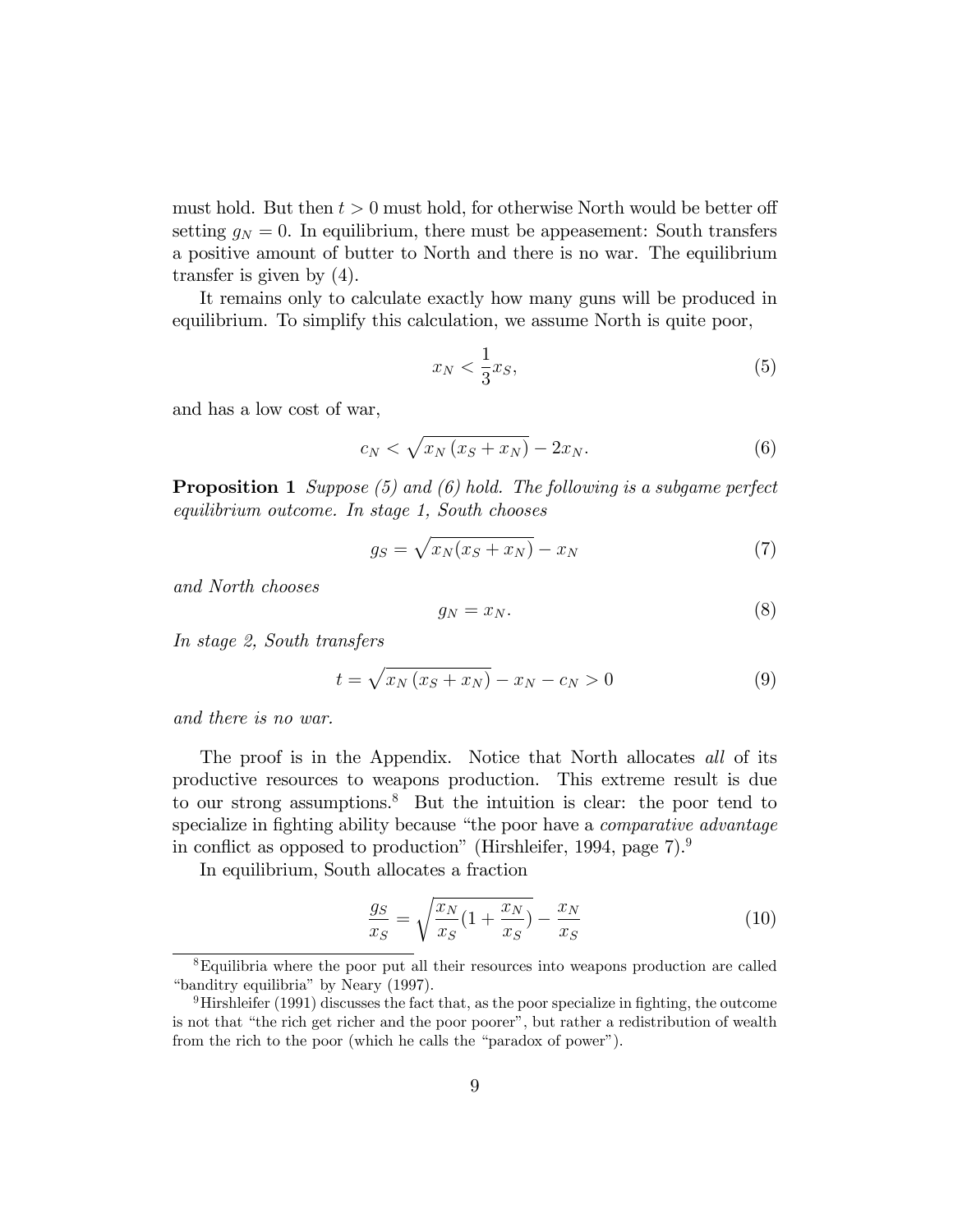of its productive resources to weapons production. This fraction is less than  $1/2$  but increasing in  $x_N / x_S$ . Thus, if North's productive capacity  $x_N$  increases slightly, South shifts resources into weapons production. Since North produces no butter,  $b_S + b_N$  is decreasing in  $x_N$ . But  $b_S + b_N$  is the global surplus (the total utility in the two countries). A small increase in North's productivity reduces global welfare because North becomes more threatening and global weapons production increases by more than the increase in North's productivity. Helping North become more productive can be *counter*productive in this sense.<sup>10</sup>

Notice that the equilibrium transfer is independent of South's cost of war,  $c<sub>S</sub>$ . Of course, the costlier a war is to South, the more South is willing to transfer, but this is irrelevant. The decision to start a war is up to North, and its decision is based purely on its *own* cost-benefit calculation, not on how costly a war would be to South. Therefore,  $c_S$  doesn't enter into (4). To put it differently, if North wants to extort a big transfer from South, rather than trying to convince South that war would be very costly to South, North should try to convince South that war would not be very costly to North.<sup>11</sup>

This model can explain arms races but not wars. Since bargaining at stage 2 is not subject to any frictions or "transaction costs", the Coase theorem applies, and the players will surely negotiate a peaceful outcome. To explain wars, we must introduce some kind of friction so the Coase theorem no longer applies. Brito and Intriligator (1985) introduced incomplete information. This is considered in Section 2.2. In Section 3.3 we consider another kind of friction: limits on side-payments.

#### 2.2 Incomplete Information and Signaling

Suppose South doesn't know North's type. With probability p, North is a tough type with cost  $c_N < x_S$  just as before. But with probability  $1 - p$ , North is a *weak type* with cost  $\bar{c}_N > x_S$ . North, of course, knows his own

 $10$ Major improvements in North's productivity are a different story, because they will change the nature of the equilibrium. As North becomes less and less poor relative to South, its "comparative advantage in conflict" will tend to disappear and North will no longer devote all its resources to weapons production.

<sup>&</sup>lt;sup>11</sup>North can benefit from a high  $c<sub>S</sub>$  if the bargaining game is different. Suppose it is North who makes a take-it-or-leave-it proposal (demands a transfer from South). If South refuses, there is war. In this case, the responsibility to decide between war and peace is shifted to South, and North will be able to extract a very large amount of butter if  $c_S$  is very big.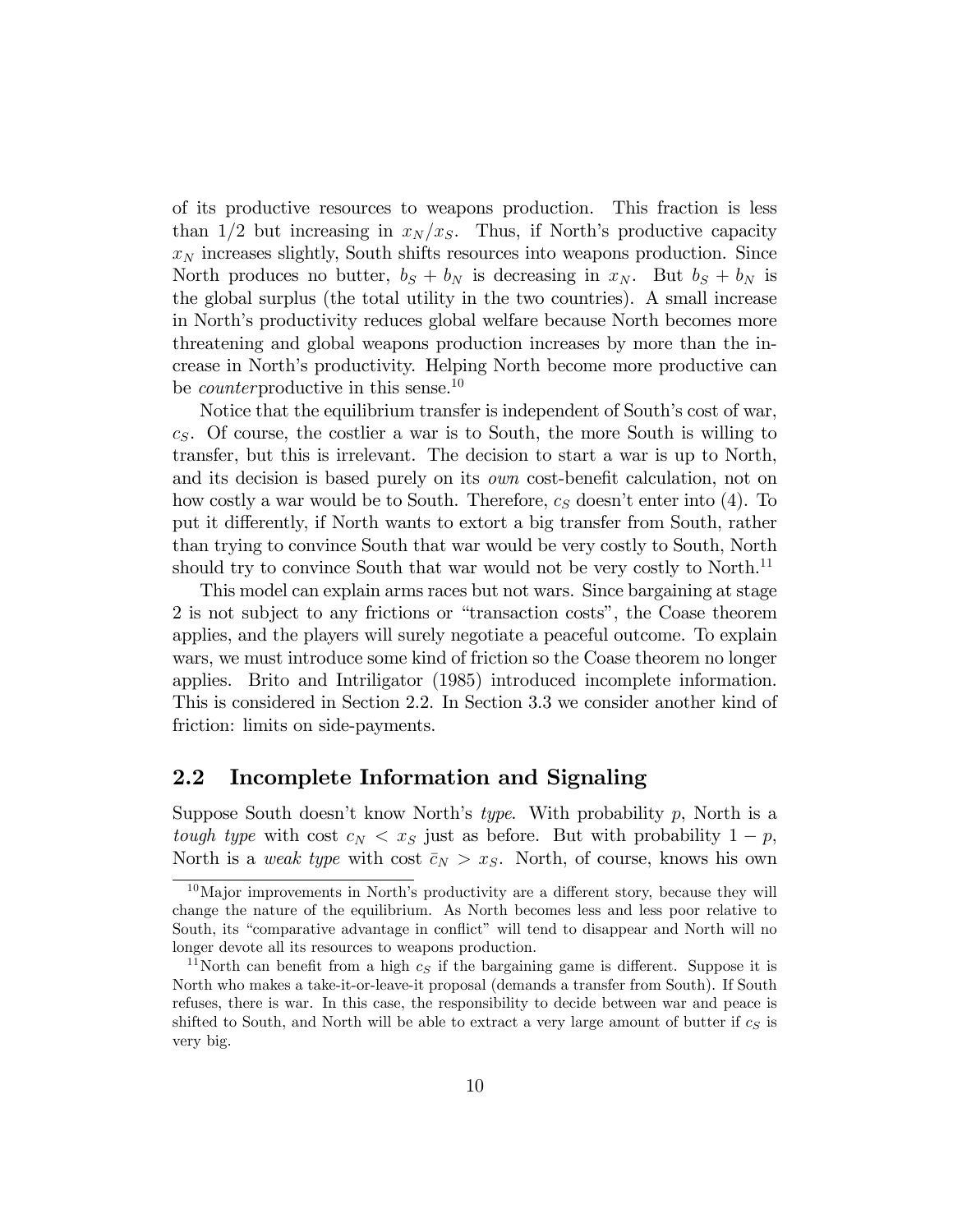true type. If North is weak, he will never declare war because his cost is too high to make it worthwhile. But if North is tough, he might declare war unless he gets a sufficiently high transfer, just as in Section 2.1. Since South does not know North's type but can observe  $g_N$ , we have a *signaling game*. Formally, the game now has a stage 0, where North (but not South) learns North's type. After that, stages 1 and 2 are the same as before.<sup>12</sup>

This game has no pure strategy separating equilibrium for generic parameter values.<sup>13</sup> If p is close to one, then a pure strategy pooling equilibrium exists. In the pooling equilibrium, South cannot distinguish the two types, but since he thinks North is probably tough, he is willing to appease. He pays the transfer given by (4), just as in Section 2.1, and there is no war.

The more interesting case occurs if  $p$  is fairly small, i.e., South thinks that North is probably weak. In this case, there exists a semi-separating equilibrium, where even if North arms himself in stage 1, South may refuse to make any transfer because he thinks North is probably a weak type who is just bluffing. If North is actually tough, a war may ensue.

**Proposition 2** Suppose  $(5)$  and  $(6)$  hold, and in addition

$$
c_N + pc_S < (1 - p) \left( \sqrt{x_N(x_S + x_N)} - x_N \right).
$$

There exists a semi-separating equilibrium. North chooses  $g_N = x_N$  if he is tough. If North is weak, then he chooses  $g_N = x_N$  ("bluffing") with probability

 $12$ This signaling game formulation differs from Brito and Intriligator (1985). They assumed South could commit to a policy of screening. The main insights are the same in both formulations.

<sup>&</sup>lt;sup>13</sup>The proof of this is by contradiction. Let  $g_N(c)$  be the amount of guns that North produces when his cost type is  $c \in \{c_N, \bar{c}_N\}$ . In separating equilibrium  $g_N(\bar{c}_N) \neq g_N(c_N)$ . When South observes  $g_N = g_N(\bar{c}_N)$  he knows North is weak, so South will not make any transfer, and there is no reason for the weak type to build any weapons. Hence,  $0 = g_N(\bar{c}_N) < g_N(c_N)$ , and the weak type of North gets a utility of  $x_N$ . When South observes  $g_N = g_N(c_N)$  he knows North is tough, and South offers a transfer t given by (4) which prevents war. But North's weak type could imitate the tough type, choose  $g_N =$  $g_N(c_N)$ , and get the same transfer (since South would think North is tough). Similarly, North's tough type could mimic the weak type. For neither deviation to be profitable, we must have  $t = q_N(c_N)$ . The tough type of North will choose  $q_N(c_N)$  to maximize his payoff from war, given by  $(2)$ , since even if there is no war, the payoff is the same, by (4). South will choose  $g_S$  to maximize his payoff given  $g_N(c_N)$  and  $g_N(\bar{c}_N) = 0$ . Only for knife-edge parameter values will simultaneously solving these maximization problems yield  $t = g_N(c_N)$  which satisfies (4).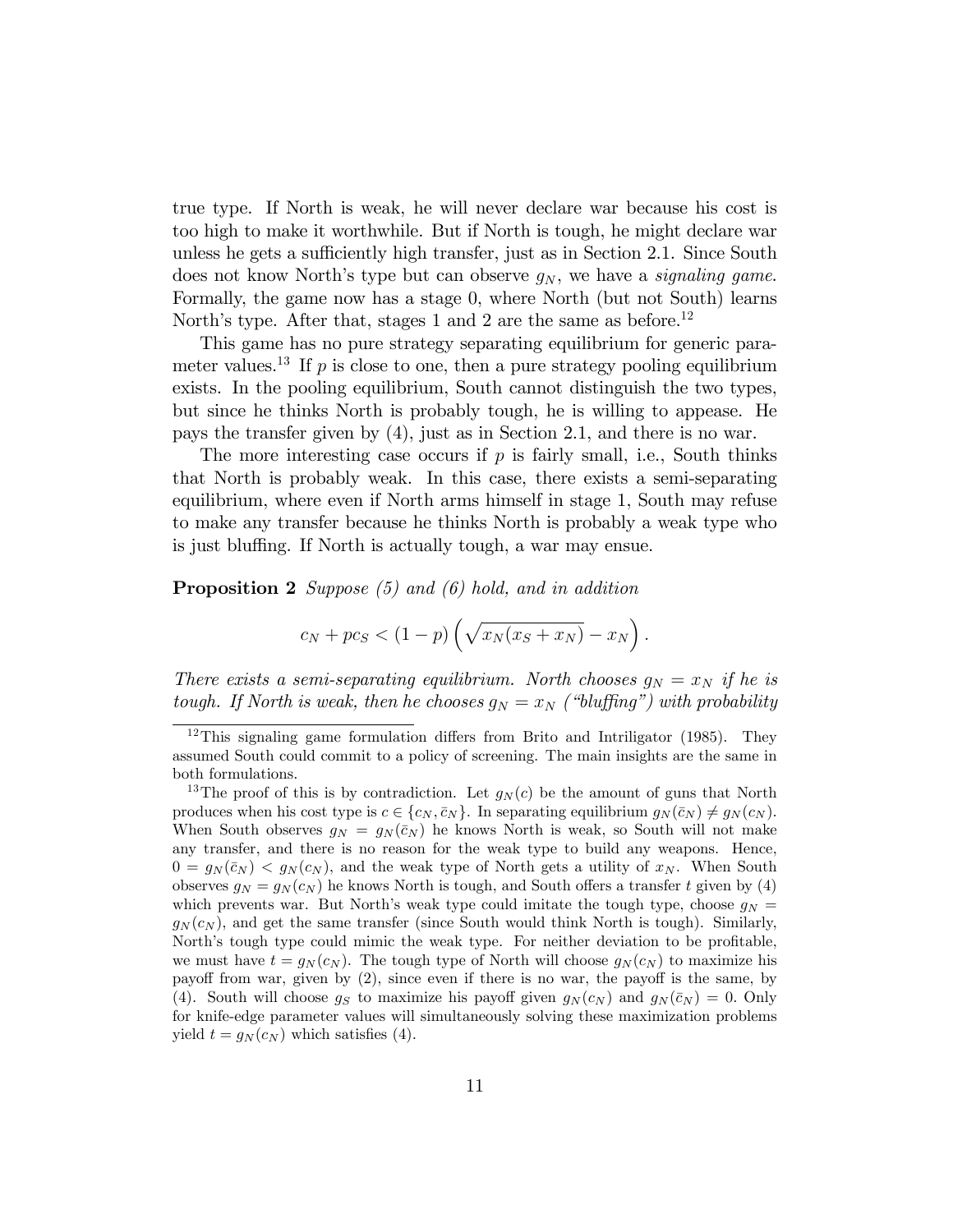q, where

$$
q = \frac{p}{1 - p} \frac{c_N + c_S}{\sqrt{x_N(x_S + x_N)} - x_N - c_N},
$$
\n(11)

and he chooses  $g_N = 0$  with probability  $1 - q$ . South chooses

$$
g_S = \sqrt{x_N(x_S + x_N)} - x_N. \tag{12}
$$

When South sees  $g_N = x_N$  he offers a transfer  $t > 0$  with probability  $\alpha$ , where

$$
t = \sqrt{x_N \left(x_S + x_N\right)} - x_N - c_N \tag{13}
$$

and

$$
\alpha = \frac{1}{\sqrt{\frac{x_S}{x_N} + 1} - \frac{c_N}{x_N} - 1}.
$$
\n(14)

Both types of North accept this transfer. With probability  $1 - \alpha$ , South "calls" North's bluff" and offers no transfer when he sees  $g_N = x_N$ , and then North declares war if and only if he is tough. In equilibrium, a war occurs with probability

$$
\omega = p(1 - \alpha) = p - \frac{p}{\sqrt{\frac{x_S}{x_N} + 1} - \frac{c_N}{x_N} - 1} > 0.
$$
 (15)

The proof is in the Appendix.

The semi-separating equilibrium resembles a game of poker. There is a positive probability that North's weak type will bluff, i.e., produce guns in the hope that South will fold and choose appeasement. But South calls North's bluff with positive probability; North then backs down if he is weak, but declares war if he is tough.

From (15) we get  $\frac{\partial \omega}{\partial p} = 1 - \alpha > 0$ . Thus, in the parameter region where the semi-separating equilibrium exists, the probability of war increases with the probability that North is tough, as is intuitive. Next, notice that  $\frac{\partial g_S}{\partial x_S} > 0$ and  $\frac{\partial \alpha}{\partial x_S} < 0$  so that  $\frac{\partial \omega}{\partial x_S} > 0$ . Thus, if South becomes more productive (i.e., if  $x<sub>S</sub>$  increases), then he produces more guns and becomes more reluctant to choose appeasement, making war more likely. In the previous subsection we saw that an increase in North's productive capacity may reduce the total production of butter; now we see that an increase in South's productive capacity may increase the risk of war.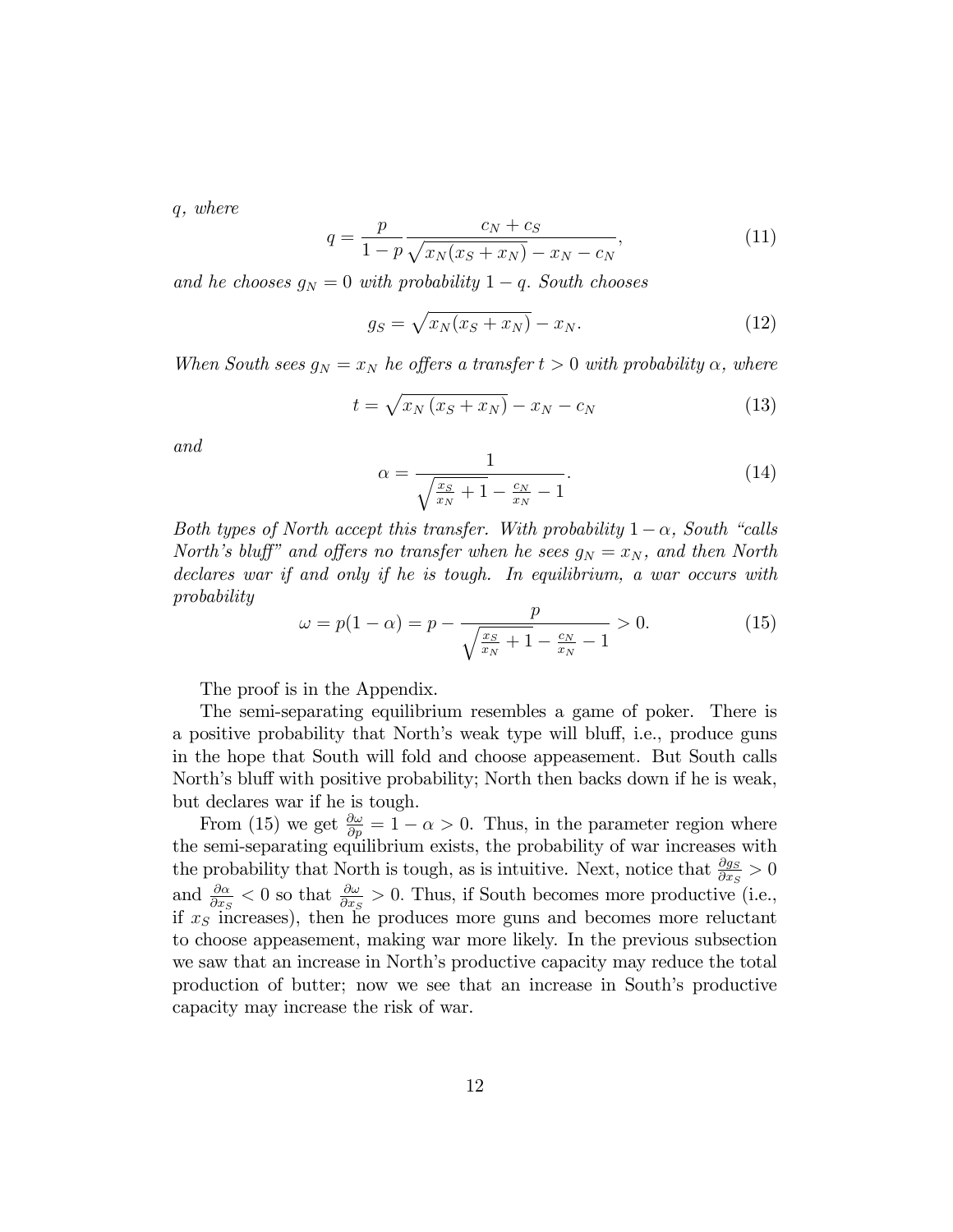South wins the war with probability

$$
\frac{g_S}{g_S + g_N} = 1 - \frac{1}{\sqrt{\frac{x_S}{x_N} + 1}},
$$

which is increasing in  $\frac{x_S}{x_N}$ . In fact, if  $c_N$  is small enough that the term  $\frac{c_N}{x_N}$  is a gligible, or if  $c_N$  is proportional to  $x_N$  (as is plausible) so that  $\frac{c_N}{x_N}$  is a constant, then  $\omega$  is also increasing in  $\frac{x_S}{x_N}$ . Intuitively, the more unbalanced is the situation, in the sense that South is relatively more productive than North  $(\frac{x_S}{x_N})$  is big), the more likely South is to win a war, the more likely South is to call North's bluff, and the more likely it is that a war occurs.

Proposition 2 confirms that private information may lead to war. It may be objected that the stage 2 bargaining game is quite special, with South making a take-it-or-leave-it offer. Perhaps some other bargaining game could be designed such that war never occurs in equilibrium? Of course, with unlimited freedom to design stage 2, this can be achieved: let a "world" government" either block North from going to war, or compel South to make a transfer that North surely prefers to war. But this would be a very unrealistic game. It seems that any realistic stage 2 should satisfy the following criteria: (i) North must have the option to declare war, and (ii) any transfer from South to North should be voluntary. In addition, in stage 1, (iii) each country should be free to produce as many guns as it wants. But let us here assume military strength is exogenously given, so stage 1 is redundant and we can neglect criterion (iii).<sup>14</sup> Moreover, assume both types of North have the same military strength, so that South cannot infer North's true type by observing North's military strength.

Thus, we fix  $g_S > 0$  and  $g_N > 0$  and focus on stage 2. Assume the expression in (4) is positive, so the tough type will go to war if he is not offered a sufficient transfer. Is there *any* bargaining game that can be used at stage 2, satisfying criteria (i) and (ii), which eliminates the risk of war? In general, the answer is no. To see this, notice that, since South does not know North's type, the equilibrium of any such game must satisfy an incentive-compatibility condition for North: no type can profitably gain by imitating the other type. This has a very strong implication: if there is no war in equilibrium, each type of North must get exactly the same transfer (for otherwise, the type that gets the smaller transfer will have a profitable

 $14$ This simplification is due to space limitations. A similar argument will go through when gun production is endogenous.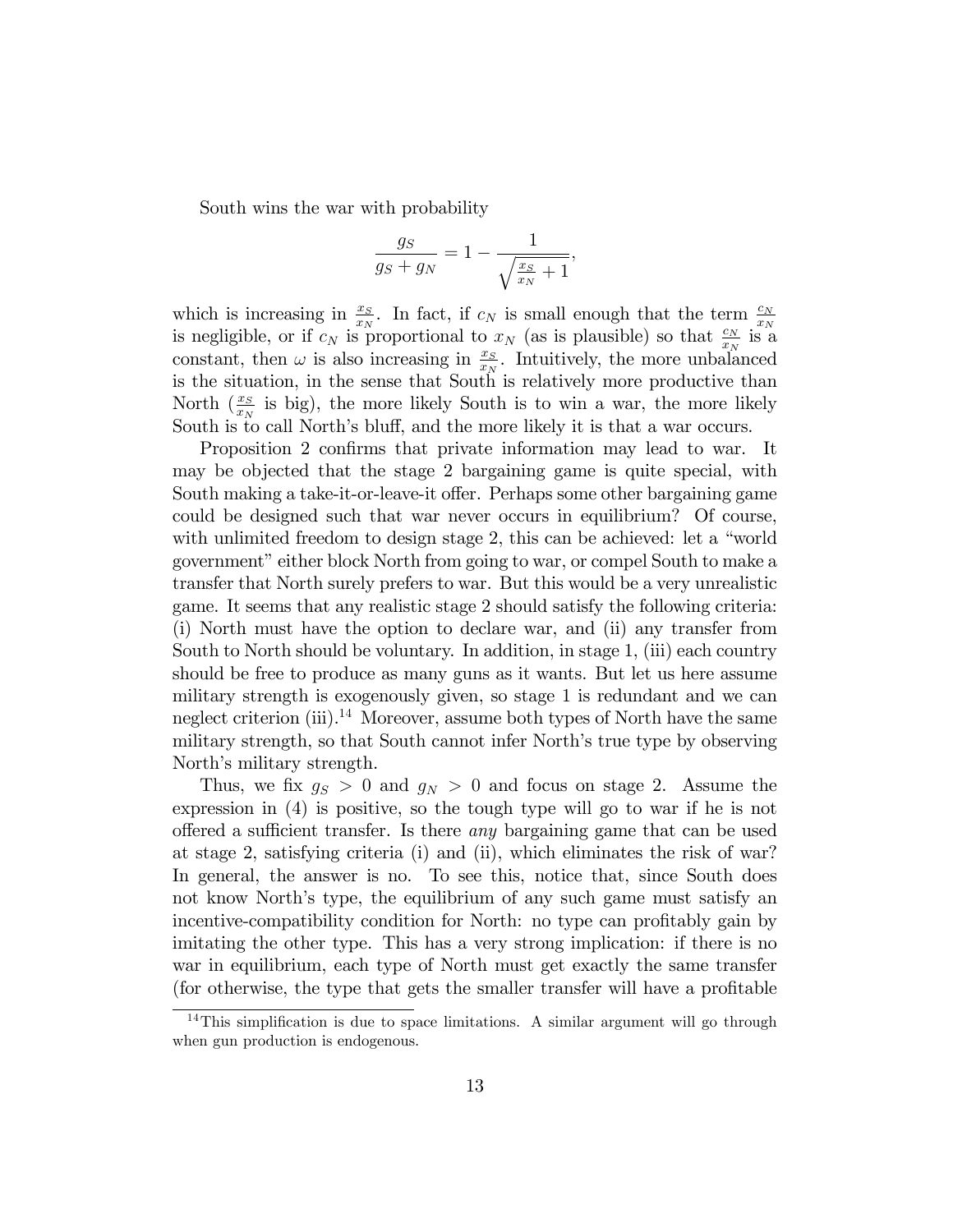deviation). Let  $t^*$  denote this transfer. Does there exist  $t^*$  such that (i) North's tough type prefers to accept  $t^*$  rather than go to war, and (ii) South prefers to pay  $t^*$  to both types, rather than to refuse to pay which would imply a probability of war of at most  $p$  (since the weak type of North would never declare war)? If  $p$  is small enough, the answer is clearly no, because (ii) forces  $t^*$  to be small, but then (i) cannot hold. For more formal treatments of this kind of argument (in different models), see Bester and Wärneryd (2006) and Fey and Ramsay (2009, 2011).

## 3 Commitment Problems, Limited Transfers and Salami Tactics

In Section 2, North's acceptance of South's proposal ended the game. In this section, we consider the role of side-payments when the future matters. We assume no player has any private information, and consider whether commitment problems can cause wars under complete information. We will maintain, in this section, the assumption that a war in effect ends the game; the winner takes everything and the loser is wiped out. In Section 4, we will consider instead the possibility that bargaining continues after a war has started. In other words, there are two kinds of commitment problems: the inability to commit to future actions in peacetime, and the inability to commit to future actions after a war has started. We consider the Örst in this section, and the second in Section 4.

Section 3.1 shows that even if it is not possible to commit to future actions, there is no war if utility is transferable (no restrictions on sidepayments). Following Fearon (1996), Section 3.2 shows how we can relax the transferable utility assumption: there is no war if the *productive asset* is transferable, as long as the CSF is continuous in asset ownership. In Section 3.3, we restrict the ability to make side-payments even further: South has an asset which will be productive both now and in the future, but the asset itself cannot be transferred. Following Acemoglu and Robinson (2001), we assume transfers must come from the current output; South is unable to borrow against its asset. We show that this can make war unavoidable.

In Section 3.3, the productive asset is valuable, but the future is not modelled explicitly. This can be justified by assuming that if North does not defeat South today, then North will be unlikely to defeat South in the future,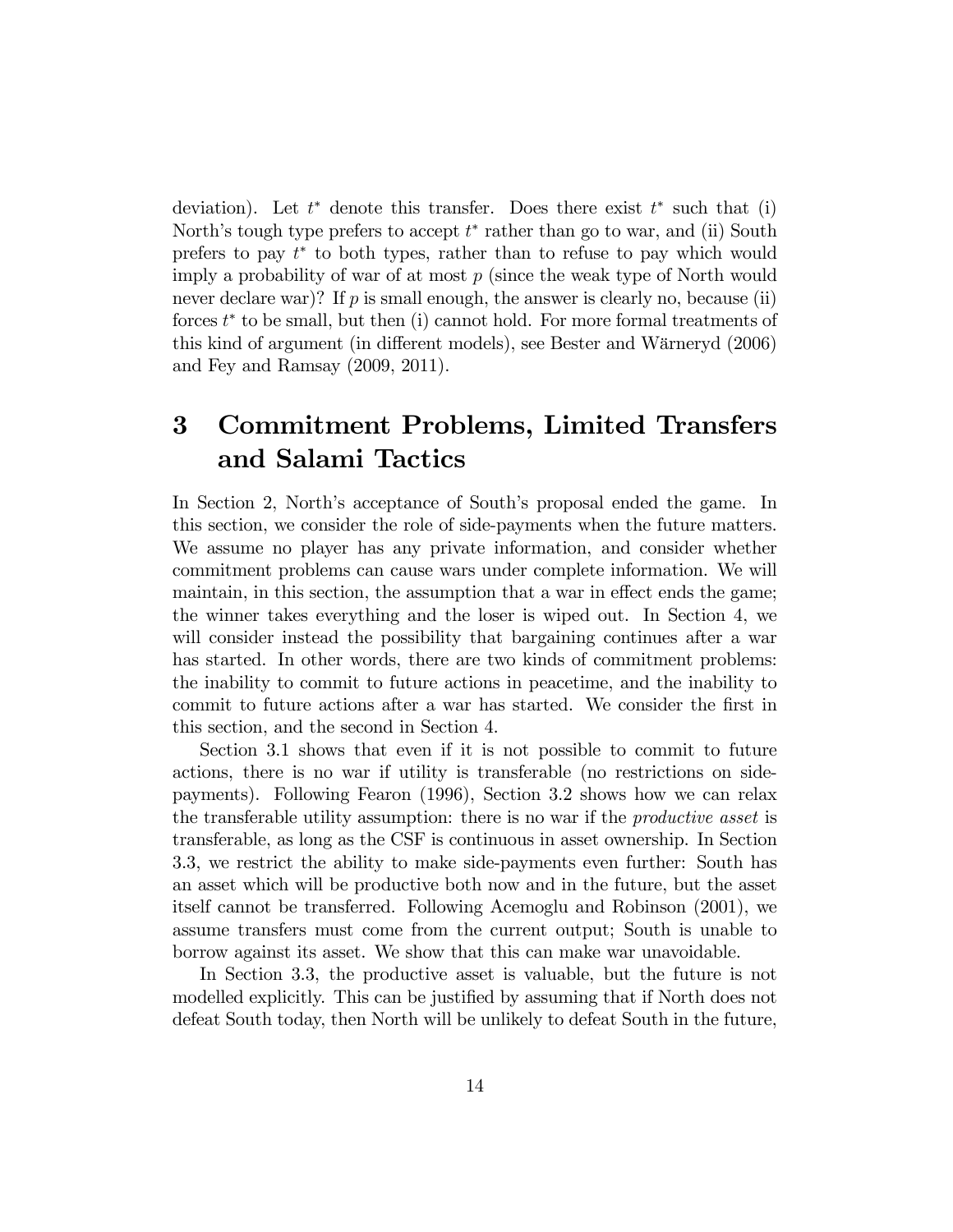perhaps because Northís strength is declining, so that North has to take the asset today or never. Powell (2004a) discusses how such anticipated shifts in the environment, combined with limits on current side-payments, may cause wars.

#### 3.1 Transferable Utility

Since war is costly, with transferable utility (unrestricted side-payments) there always exists a side-payment (a transfer of utility) that both South and North prefer to war; with complete information, there is no ambiguity about how big this side-payment should be. Therefore, no war can occur in equilibrium (in accordance with the Coase theorem). Here we verify this in a rather general dynamic model, where the players lack the ability to commit to future actions.

There are infinitely many periods denoted  $\tau = 1, 2, 3...$  The discount factor is  $\delta$ . There is complete information and no upper bound on sidepayments.<sup>15</sup> (It does not matter if productive assets are transferable so we make no assumption about this.) Let  $x<sub>\tau</sub>$  denote the state of the world at the end of period  $\tau$ , which is inherited at the beginning of period  $\tau + 1$ . Let X denote the set of all possible states.

In each period  $\tau$ , player  $i \in \{N, S\}$  takes an action  $z_{i\tau}$ . For example,  $z_{i\tau}$  may be player i's decision of how many guns to produce, how much to consume and how much to invest in order to increase the capital stock, etc. The feasible set of actions  $Z_i(x_{\tau-1})$  in period  $\tau$  can depend on the state  $x_{\tau-1}$ . Within period  $\tau$  there are two stages.

**Stage 1: Productive decisions.** Each player  $i \in \{N, S\}$  chooses  $z_{i\tau} \in$  $Z_i(x_{\tau-1})$ . These decisions are simultaneous and are publicly observed.

Stage 2: Bargaining. South proposes to transfer an amount of butter  $t \geq 0$  to North. North either accepts this proposal or declares war.

The important point is that, as in Fearon (1996), if North accepts a proposal then he maintains the option of either extracting future transfers or declaring war in some future period. This model differs from Fearon (1996) because transfers are in terms of butter. Since utility is linear in butter there is "transferable utility". (In Section 3.2 we will instead make Fearon's

<sup>15</sup>Powell (1993) and Jackson and Morelli (2009) show how wars may occur in the (Markov perfect) equilibria of infinite horizon guns-versus-butter models with limits on side-payments.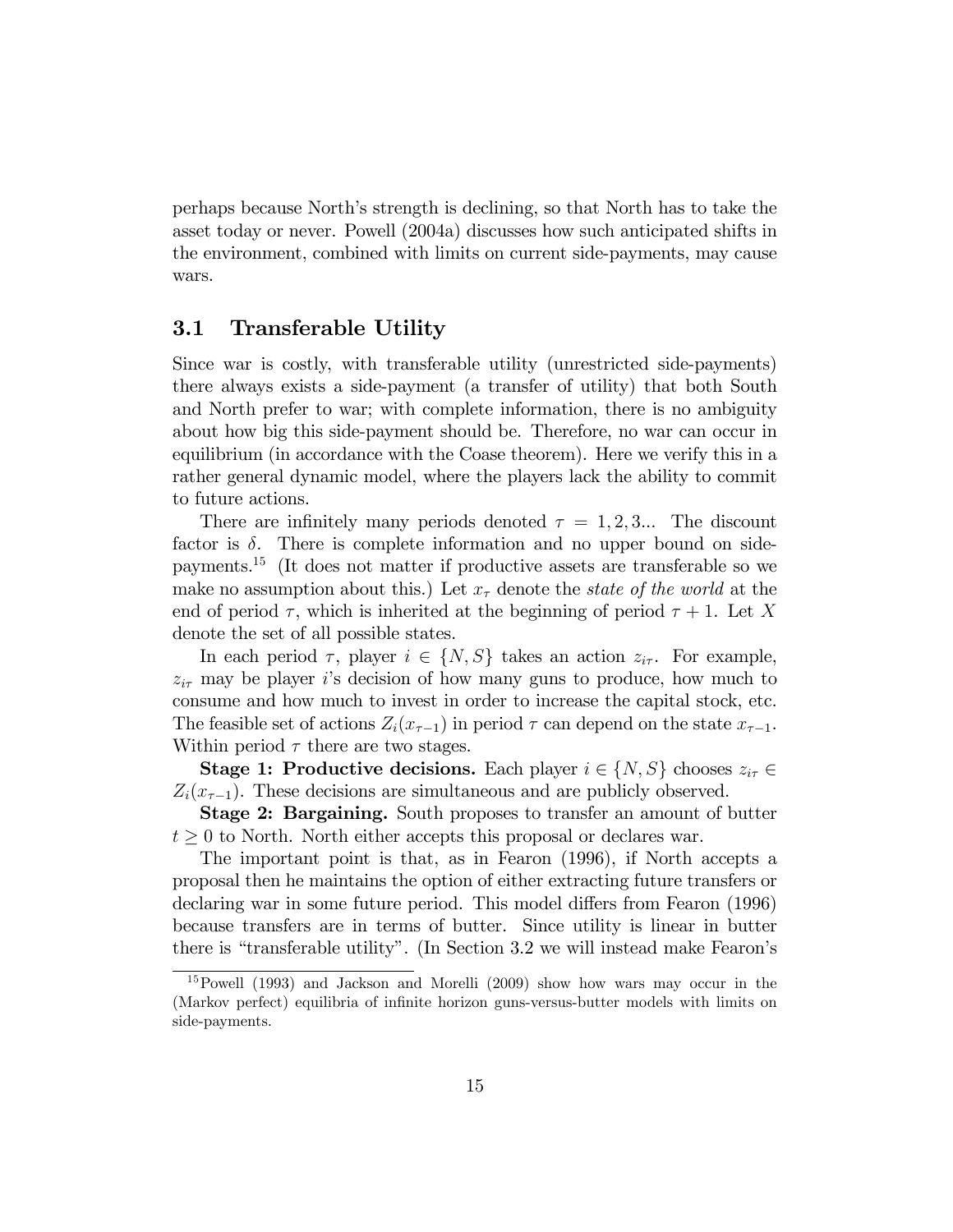(1996) assumption that transfers consist of resources that ináuence the state variable.)

If there is no war in period  $\tau$ , then player  $i \in \{N, S\}$  gets utility (not including any transfer)  $u_i(z_{i\tau})$  in period  $\tau$ , and the state variable evolves according to the equation

$$
x_{\tau} = F(x_{\tau-1}, z_{N\tau}, z_{S\tau}).
$$

If there is a war then player i suffers a cost  $c_i$ , and he wins the war with probability  $\rho_i(x_{\tau-1}, z_{N\tau}, z_{S\tau})$ . This is the CSF in this model. Naturally,

$$
\rho_N(x_{\tau-1}, z_{N\tau}, z_{S\tau}) + \rho_S(x_{\tau-1}, z_{N\tau}, z_{S\tau}) = 1.
$$

After a war, the strategic interaction becomes trivial because the loser is in effect wiped out. The winner will make consumption and investment deci-sions to maximize his payoff, knowing that he controls all resources forever. If player i wins the war then he gets continuation payoff  $W_i(x_{\tau-1}, z_{N\tau}, z_{S\tau}),$ while the loser's continuation payoff is normalized to 0.

Notice that the specification of a state can include the period, e.g., we may have  $x_{\tau} = (k_{N_{\tau}}, k_{S_{\tau}}, \tau)$  where  $k_{i\tau}$  is country *i*'s capital stock at the end of period  $\tau$ . This allows, in particular, the CSF to shift over time, allowing one player to become more powerful for some exogenous reason (see Powell, 2004a, for the importance of such "power shifts" when side-payments are limited).

Consider Markov perfect equilibrium of this game. Let  $V_i$  denote player i's value function. At the beginning of stage 1 of period  $\tau$ , player i's expected continuation payoff is  $V_i(x_{\tau-1})$ .

Suppose decisions  $(z_{N_{\tau}}, z_{S_{\tau}})$  are made in state  $x_{\tau-1}$  and consider the bargaining stage. If North accepts South's proposed transfer t, North's continuation payoff will be

$$
t+u_N(z_{N\tau})+\delta V_N\left(F(x_{\tau-1},z_{N\tau},z_{S\tau})\right).
$$

If North rejects the proposal, there is war; North's expected continuation payo§ is

$$
\rho_N(x_{\tau-1}, z_{N\tau}, z_{S\tau})W_N(x_{\tau-1}, z_{N\tau}, z_{S\tau}) - c_N.
$$

North will accept South's proposal if and only if

$$
t + u_N(z_{N\tau}) + \delta V_N \left( F(x_{\tau-1}, z_{N\tau}, z_{S\tau}) \right) \ge \rho_N(x_{\tau-1}, z_{N\tau}, z_{S\tau}) W_N(x_{\tau-1}, z_{N\tau}, z_{S\tau}) - c_N. \tag{16}
$$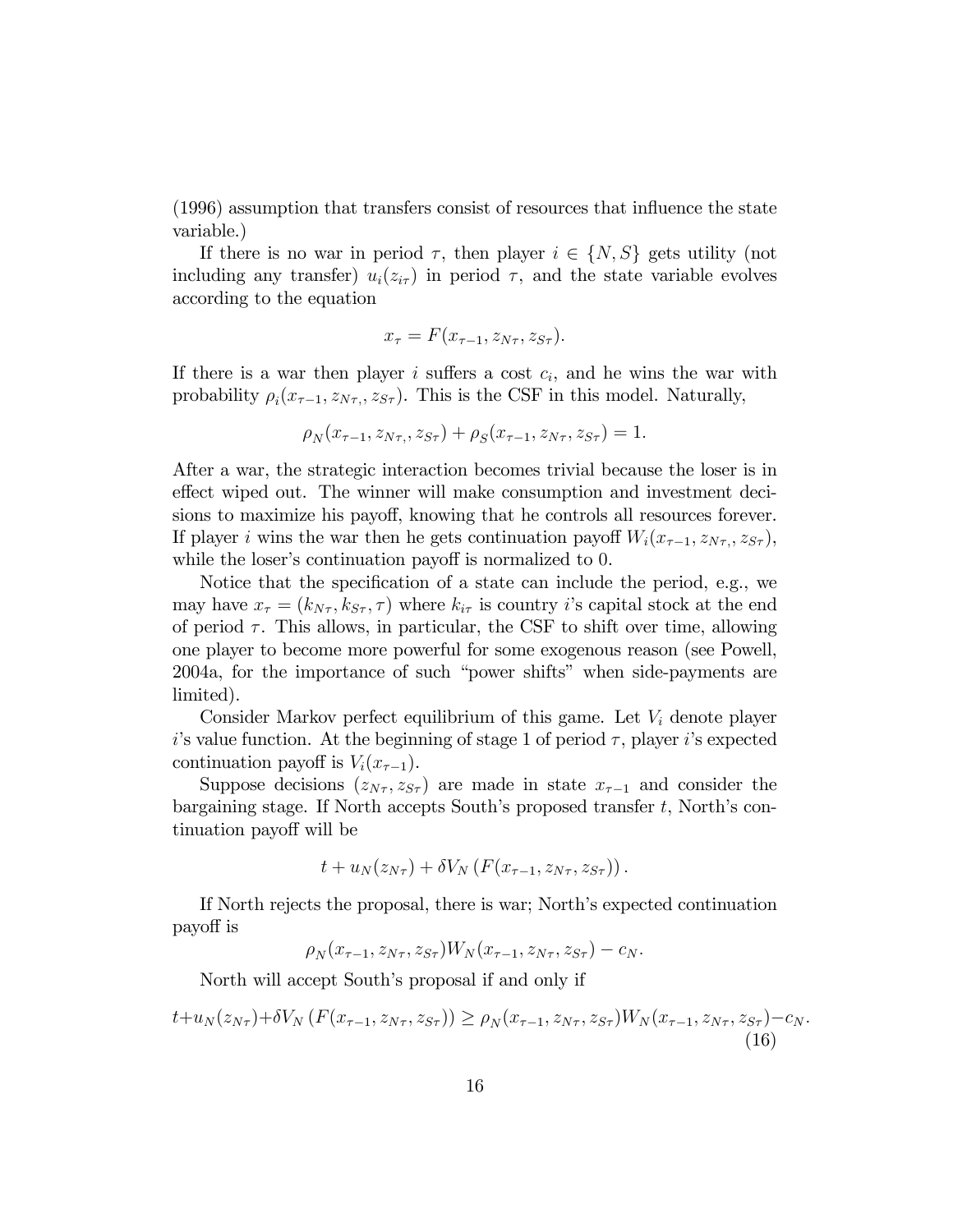If this holds for  $t = 0$ , then clearly South will propose  $t = 0$  and there is no war. So suppose (16) requires  $t > 0$ . Then South can avoid war by proposing

$$
t = \rho_N(x_{\tau-1}, z_{N\tau}, z_{S\tau}) W_N(x_{\tau-1}, z_{N\tau}, z_{S\tau}) - c_N - \delta V_N(F(x_{\tau-1}, z_{N\tau}, z_{S\tau})) - u_N(z_{N\tau}).
$$
\n(17)

Does South want to make this proposal to avoid war? If he does, South's continuation payoff will be

$$
u_S(z_{S\tau}) - t + \delta V_S \left( F(x_{\tau-1}, z_{N\tau}, z_{S\tau}) \right)
$$
\n
$$
= u_S(z_{S\tau}) + u_N(z_{N\tau}) - \rho_N(x_{\tau-1}, z_{N\tau}, z_{S\tau}) W_N(x_{\tau-1}, z_{N\tau}, z_{S\tau})
$$
\n
$$
+ \delta V_N \left( F(x_{\tau-1}, z_{N\tau}, z_{S\tau}) \right) + c_N + \delta V_S \left( F(x_{\tau-1}, z_{N\tau}, z_{S\tau}) \right)
$$
\n
$$
(18)
$$

where the equality uses  $(17)$ . If there is war, South's expected continuation payo§ will be

$$
\rho_S(x_{\tau-1}, z_{N\tau}, z_{S\tau}) W_S(x_{\tau-1}, z_{N\tau}, z_{S\tau}) - c_S.
$$
\n(19)

Thus, South strictly prefers to pacify North if (18) exceeds (19), which is true if and only if

$$
u_N(z_{N\tau}) + u_S(z_{S\tau}) + \delta \left[ V_N \left( F(x_{\tau-1}, z_{N\tau}, z_{S\tau}) \right) + V_S \left( F(x_{\tau-1}, z_{N\tau}, z_{S\tau}) \right) \right]
$$
  
> 
$$
\rho_S(x_{\tau-1}, z_{N\tau}, z_{S\tau}) W_S(x_{\tau-1}, z_{N\tau}, z_{S\tau}) + \rho_N(x_{\tau-1}, z_{N\tau}, z_{S\tau}) W_N(x_{\tau-1}, z_{N\tau}, z_{S\tau})
$$
  
-
$$
-c_N - c_S.
$$

The left hand side is the sum of the continuation payoffs if there is no war this period; the right hand side is the continuation payoff for the country that wins a war (recall that the loser gets zero), minus the total cost of war. Thus, this inequality holds if peace yields a greater global surplus than war. Any reasonable specification of underlying technology and preferences will satisfy this inequality. Otherwise war would be surplus-maximizing, which is not the case that we are interested in.

To summarize, war cannot happen in this model because South will always use appeasement to prevent war. This is just a restatement of the Coase theorem: if wars destroy surplus then there is always some transfer that will make both better off. This is true even though the players cannot commit to future actions, as long as utility is perfectly transferable (no restrictions on side-payments). Section 3.2 discusses Fearon's (1996) result that war may be avoided even if transfers consist of resources that determine future bargaining power.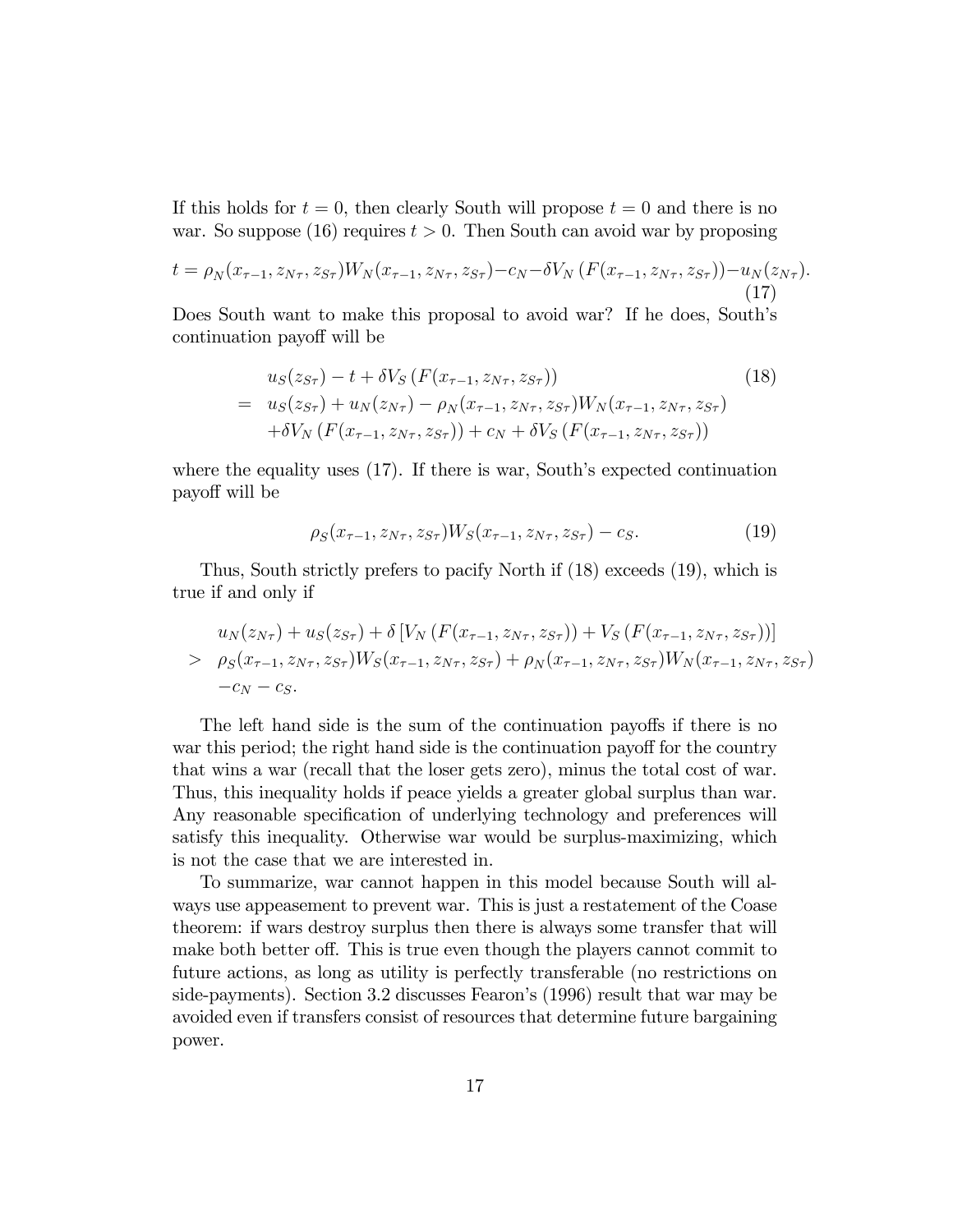#### 3.2 Transfers that Change the State

We now consider a simplified version of the infinite-horizon model of Section 3.1, modified in one key respect: now transfers consist of productive resources which directly determine bargaining power. Thus, if North receives an initial transfer, he becomes more powerful, and may return later to extract even more. Anticipating this, wouldn't South refuse to make the initial transfer to North, and couldnít this refusal lead to war? This issue was studied by Fearon (1996), who found that war will be avoided as long as transfers do not cause discontinuous changes in bargaining power (see also Powell, 1996).

To simplify, assume the total amount of resources to be divided among the two countries is constant and normalized to 1. For example, the two countries may contest a fixed land area of size 1. There is no guns-or-butter decision. Stage 1 is then redundant and only the bargaining stage is nontrivial. The resource is perfectly durable and is divisible; any part of it can be transferred from one country to the other. It is convenient here to assume that in the bargaining stage it is North who makes a take-it-or-leave-it offer; if South doesnít accept then there is war. As in Section 3.1, if South accepts then North can still come back and demand more in the future.

We let the state variable  $x_{\tau-1}$  denote North's share of the resource coming into period  $\tau$  (so  $1 - x_{\tau-1}$  is South's share). The resource generates military power: the probability North wins a war in period  $\tau$  is  $\rho(x_{\tau-1})$ , where  $\rho$  is the CSF. South wins with probability  $1-\rho(x_{\tau-1})$ . A player is militarily stronger the more of the resource he controls, so  $\rho(x_{\tau-1})$  is increasing in  $x_{\tau-1}$ . Assume for now that  $\rho$  is continuous. Transfers must be in terms of the resource as it is the only good available.

In the bargaining stage of period  $\tau$ , North makes a demand  $x_{\tau}$ . If South accepts, then the state changes to  $x_{\tau}$ , and since the players derive utility directly from the resource, they get utilities  $u_N(x_\tau) = x_\tau$  and  $u_S(x_\tau) = 1-x_\tau$ in period  $\tau$ . If South rejects, then there is a war which effectively ends the game: the loser is wiped out, and the winner holds the total resource of 1 forever. Thus, if there is war in period  $\tau$ , North's expected payoff is

$$
\rho(x_{\tau-1}) \left(1 + \delta + \delta^2 + \ldots\right) - c_N = \frac{\rho(x_{\tau-1})}{1 - \delta} - c_N.
$$

For South, it is similarly

$$
\frac{1 - \rho(x_{\tau - 1})}{1 - \delta} - c_S.
$$
 (20)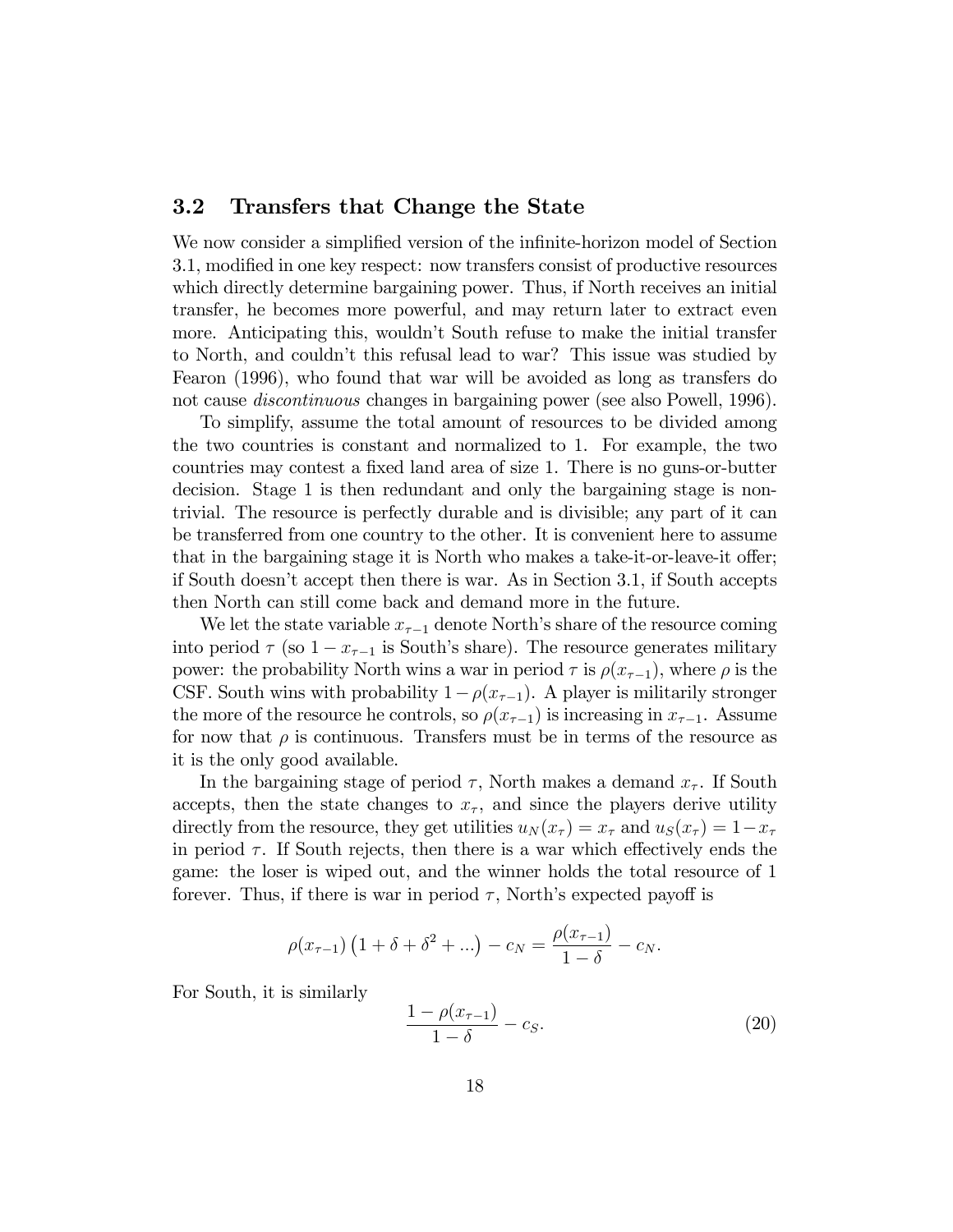Consider a Markov perfect equilibrium where  $V_i$  denotes player is value function. If South accepts North's demand, South gets utility  $u_S(x_\tau) = 1-x_\tau$ in period  $\tau$  and  $\delta V_S(x_\tau)$  after that, so his continuation payoff is

$$
1 - x_{\tau} + \delta V_S(x_{\tau}). \tag{21}
$$

If he rejects, his continuation payoff is given by  $(20)$ .

If North demands nothing,  $x<sub>\tau</sub> = 0$ , South strictly prefers to accept and get continuation value  $1 + \delta V_s(0)$ . To see this, notice that since South can always refuse any demand, we must have

$$
V_S(0) \ge \frac{1 - \rho(0)}{1 - \delta} - c_S.
$$

Thus, the expected payoff from accepting the demand  $x<sub>\tau</sub> = 0$  satisfies

$$
1 + \delta V_S(0) \ge 1 + \delta \left( \frac{1 - \rho(0)}{1 - \delta} - c_S \right) > \frac{1 - \rho(x_{\tau - 1})}{1 - \delta} - c_S \tag{22}
$$

where the second inequality comes from  $\delta < 1$  and  $1 \geq 1-\rho(0) \geq 1-\rho(x_{\tau-1}).$ This proves that South strictly prefers to accept a zero demand. Therefore, by (22), North will make a positive demand in equilibrium. If (21) is bigger than (20) for  $x<sub>\tau</sub> = 1$ , then North will demand everything and possess the resource forever. If this is not the case, then there must exist a demand  $x_{\tau}$  with  $0 < x_{\tau} < 1$  that makes South indifferent between accepting and rejecting. To see this, note that by (22), and as (21) is smaller than (20) for  $x_{\tau} = 1$ , we have

$$
1 + \delta V_S(0) > \frac{1 - \rho(x_{\tau - 1})}{1 - \delta} - c_S > \delta V_S(1).
$$

The continuity of  $\rho$  implies that  $V_S$  is continuous, so there is  $x_\tau \in (0, 1)$  such that

$$
1 - x_{\tau} + \delta V_S(x_{\tau}) = \frac{1 - \rho(x_{\tau - 1})}{1 - \delta} - c_S.
$$
 (23)

Thus,  $(20)$  equals  $(21)$ , so South is indifferent between accepting and rejecting the demand  $x_{\tau}$ . By standard arguments, North makes this demand in equilibrium and South accepts. South's continuation payoff, given by  $(23)$ , must equal  $V_S(x_{\tau-1})$ . Thus,

$$
V_S(x_{\tau-1}) = \frac{1 - \rho(x_{\tau-1})}{1 - \delta} - c_S.
$$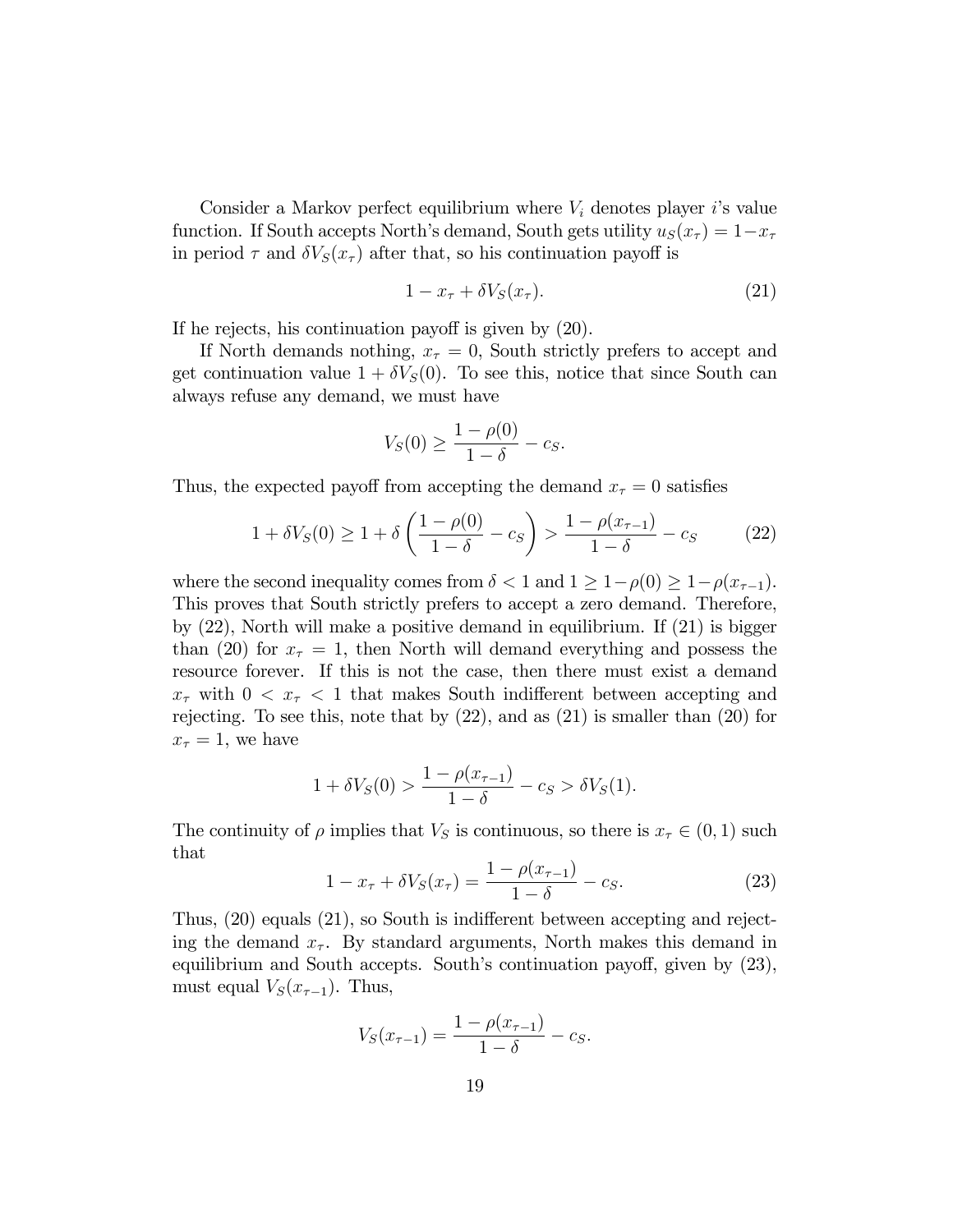By the same argument applied to the next period,

$$
V_S(x_\tau) = \frac{1 - \rho(x_\tau)}{1 - \delta} - c_S
$$

If we plug this into  $(23)$  we find that

$$
1 - x_{\tau} + \delta \left[ \frac{1 - \rho(x_{\tau})}{1 - \delta} - c_{S} \right] = \frac{1 - \rho(x_{\tau - 1})}{1 - \delta} - c_{S}
$$

If for example the CSF is  $\rho(x) = x$ , then this equation yields

$$
1 - x_{\tau} + \delta \left[ \frac{1 - x_{\tau}}{1 - \delta} - c_{S} \right] = \frac{1 - x_{\tau - 1}}{1 - \delta} - c_{S}
$$

or

$$
x_{\tau} = x_{\tau - 1} + c_S (1 - \delta)^2 > x_{\tau - 1}
$$

until  $x_{\tau}$  hits 1. Thus, for any initial state  $x_0$ ,  $x_{\tau}$  will increase monotonically and eventually reach 1 and then stay there forever (although it may take a long time to reach 1 if  $\delta$  is close to 1, or if South's cost of conflict is small). Eventually, North gets all of the resource. He does not get everything right away, only piece by piece, a process known as "salami tactics". War never breaks out since bargaining is efficient. The assumption that North has all the bargaining power (he makes take-it-or-leave-it offers) is not important for the result that there is no war in equilibrium. However, the assumptions we make about bargaining power will obviously influence the long-run distribution of the resource.

Even maintaining the assumption that North makes take-it-or-leave it o§ers, the result that North eventually takes everything does not hold for general CSFs. Indeed, if  $x^{**}$  satisfies

$$
x^{**} - \rho(x^{**}) = (1 - \delta) c_S
$$

then the stationary outcome  $x_{\tau} = x^{**}$  for all  $\tau$  is a Markov perfect equilibrium outcome. But in any case, there is never war if the CSF is continuous.

Fearon (1996) showed that if the CSF is discontinuous then there may be war in equilibrium. To see this simply, suppose the CSF is as follows:

$$
\rho(x) = \begin{cases} \rho_L & \text{if } x < x^* \\ \rho_H & \text{if } x \geq x^* \end{cases}
$$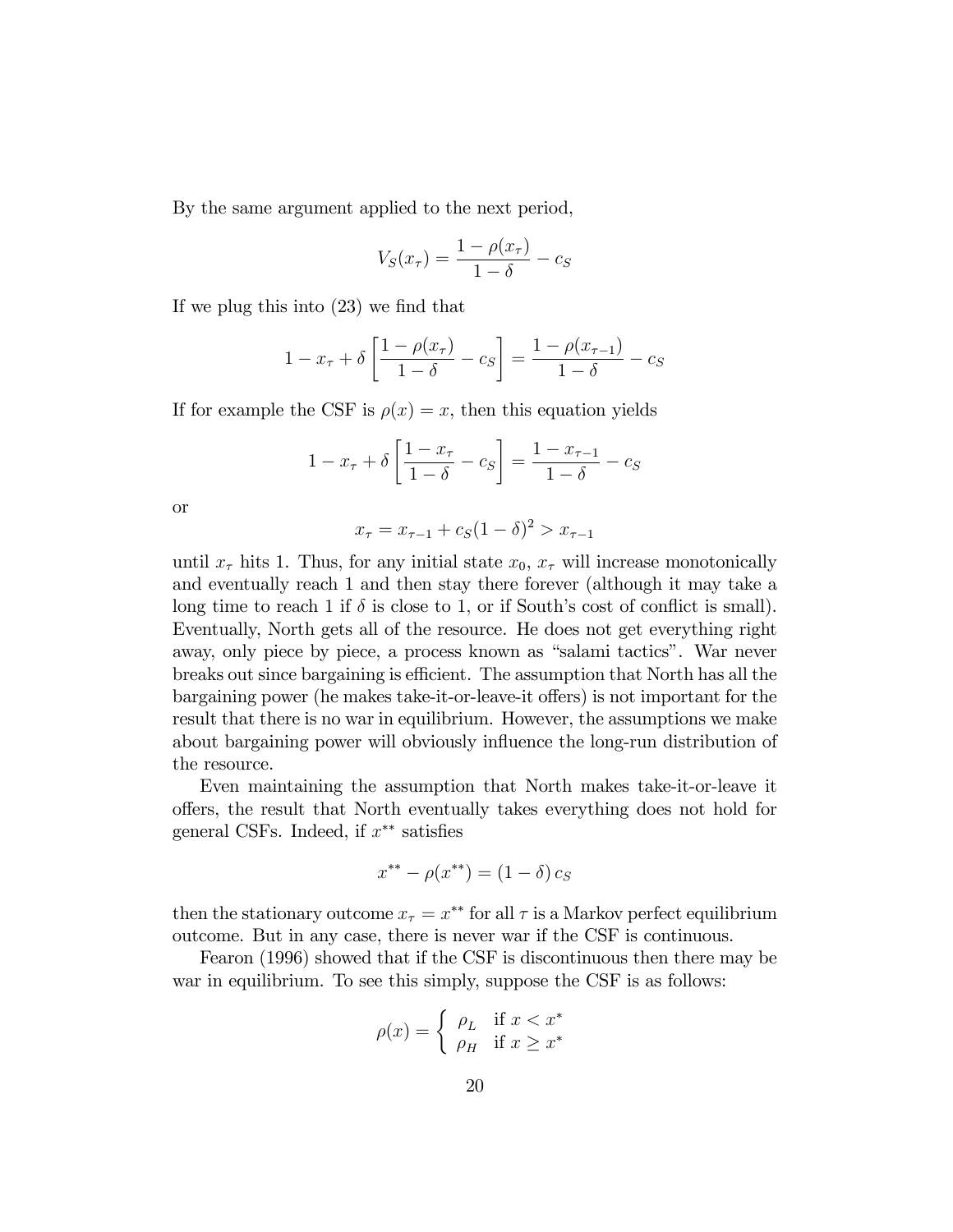Assume

$$
x_0 < x^* < \rho_L < \rho_H
$$

where  $x_0$  is the initial state. North's expected payoff from a war in period 1 is then

$$
\frac{\rho(x_0)}{1-\delta} - c_N = \frac{\rho_L}{1-\delta} - c_N.
$$

Assume  $\delta$  is close enough to 1 so that

$$
\frac{\rho_L}{1-\delta} - c_N > \frac{x^*}{1-\delta}.\tag{24}
$$

Suppose there is no war in equilibrium. Then we must have  $x_t \geq x^*$  in some period t, for otherwise North's expected payoff is less than  $\frac{x^*}{1-x}$  $rac{x^*}{1-\delta}$  and he would prefer a war, by (24). Let t be the first period such that  $x_t \geq x^*$ . Thus,  $x_{t-1} < x^* \leq x_t$ . North's expected payoff from a war in period  $t+1$  will be

$$
\frac{\rho(x_t)}{1-\delta} - c_N = \frac{\rho_H}{1-\delta} - c_N.
$$

So, in period  $t + 1$ , North's continuation payoff must be at least  $\frac{\rho_H}{1-\delta} - c_N$ , and South's continuation payoff will be at most

$$
\frac{1}{1-\delta} - \left(\frac{\rho_H}{1-\delta} - c_N\right) = \frac{1-\rho_H}{1-\delta} + c_N
$$

since the total surplus (in the absence of war) is  $\frac{1}{1-\delta}$ . Thus, in period t, South's expected payoff along the equilibrium path is at most

$$
1 - x_t + \delta \left( \frac{1 - \rho_H}{1 - \delta} + c_N \right). \tag{25}
$$

Since  $x_{t-1} < x^*$ , if there is war in period t, then South's expected payoff is

$$
\frac{1-\rho_L}{1-\delta} - c_S.
$$

If  $\delta$  is sufficiently close to 1 then this expression exceeds (25), so South prefers war. This contradicts the hypothesis that there is no war in equilibrium. Thus, if  $\delta$  is close to 1 there must be war in equilibrium. Intuitively, South prefers to fight when his chance of winning is  $1 - \rho_L$  rather than appeasing North, because any resource transfer that North would prefer to war would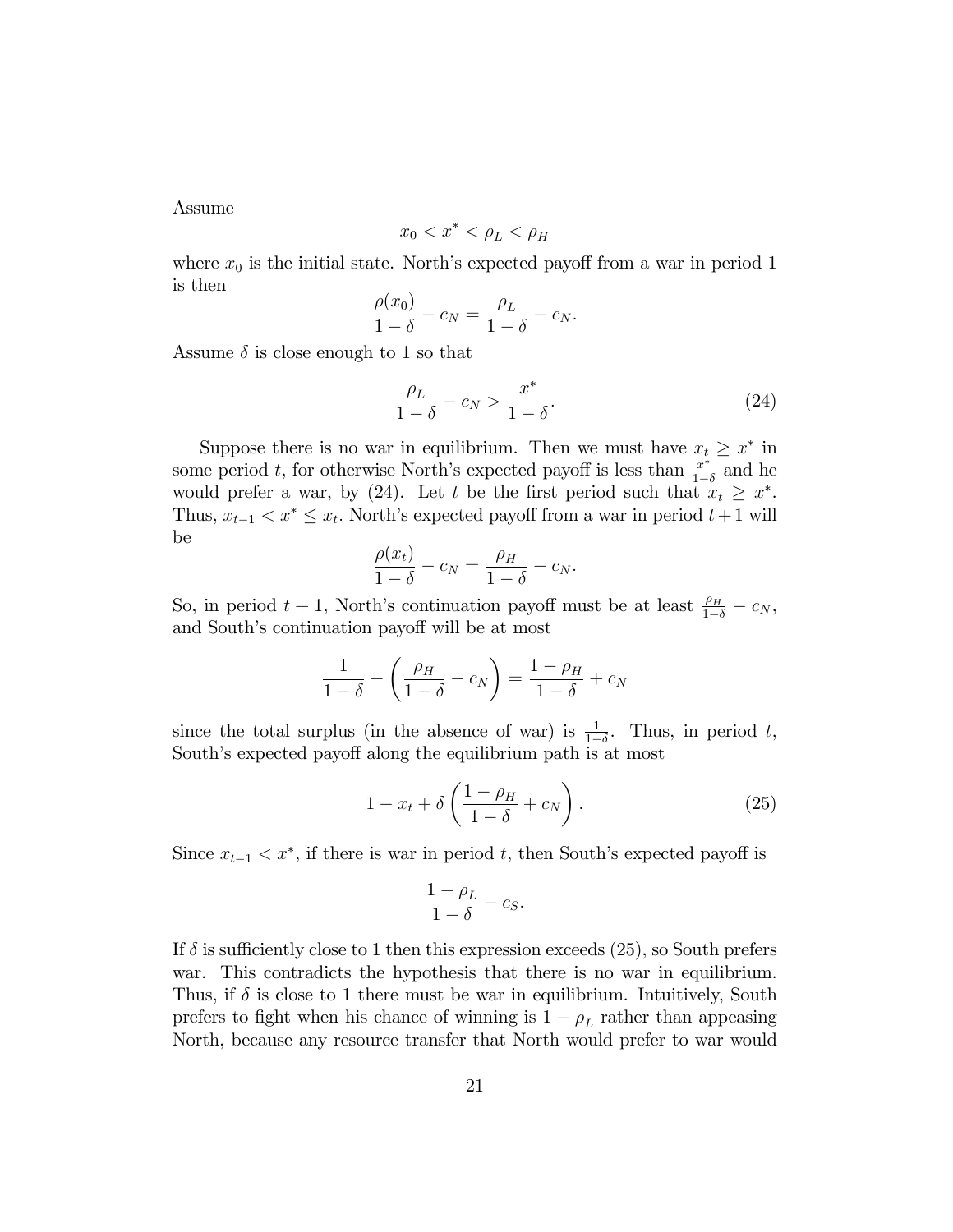cause South's chance of winning a war to drop discontinuously to  $1 - \rho_H$ . This would reduce South's future bargaining power so much that he prefers war. More generally, by invoking continuity or discontinuity of the CSF, this theory can account for both periods of peace and periods of war. But such explanations have many degrees of freedom, a situation which could be addressed by a theory of the sources of discontinuities.

#### 3.3 Transfers that are Limited by Current Output

Even with complete information, a war may occur if the players are sufficiently constrained in their ability to make side-payments. In Section 2, the constraint  $t \leq b_S$  was irrelevant: there was no conceivable reason to transfer more than  $100\%$  of South's current stock of butter. But if the dispute concerns future butter production, then transferring all of the butter that South currently has may not be enough to pacify North. This might still not be a problem if (as in Section 3.2) some part of South's productive capacity, represented by  $x<sub>S</sub>$ , could be transferred to North. For example, if South's superior productivity is due to its land or physical capital, then some part of its land or capital could be given to North. If South's superior productivity is due to its human capital, perhaps embodied in skilled engineers, then South could send its engineers to train Northern engineers, or Northerners could be invited to study in the South. But it may be that human capital is not transferable in this way, and the only way for North to seize South's human capital is to conquer South (assuming South's engineers can be productively employed by North after the war). Then, we would have a situation where the productive asset could be seized in a war, but it could not otherwise be transferred. Similarly, if the productive asset is land, there may be a taboo against transferring land during peacetime.

Whatever the reason for it, let us assume South's productive asset cannot be transferred unless there is a war. Moreover, South cannot credibly commit to make any transfers to North in the future. The same commitment problem makes international bankers unwilling to lend to South: South cannot credibly commit to repay the loan and, since it is a sovereign state, it cannot be forced to do so. Therefore, South is unable to borrow against its asset. These assumptions are inspired by Acemoglu and Robinson's (2001) model, where the poor can stage a revolution which allows them to expropriate some of the richís assets. In their model, the rich would like to use transfers to buy o§ the poor, but this may be impossible because the transfers are limited by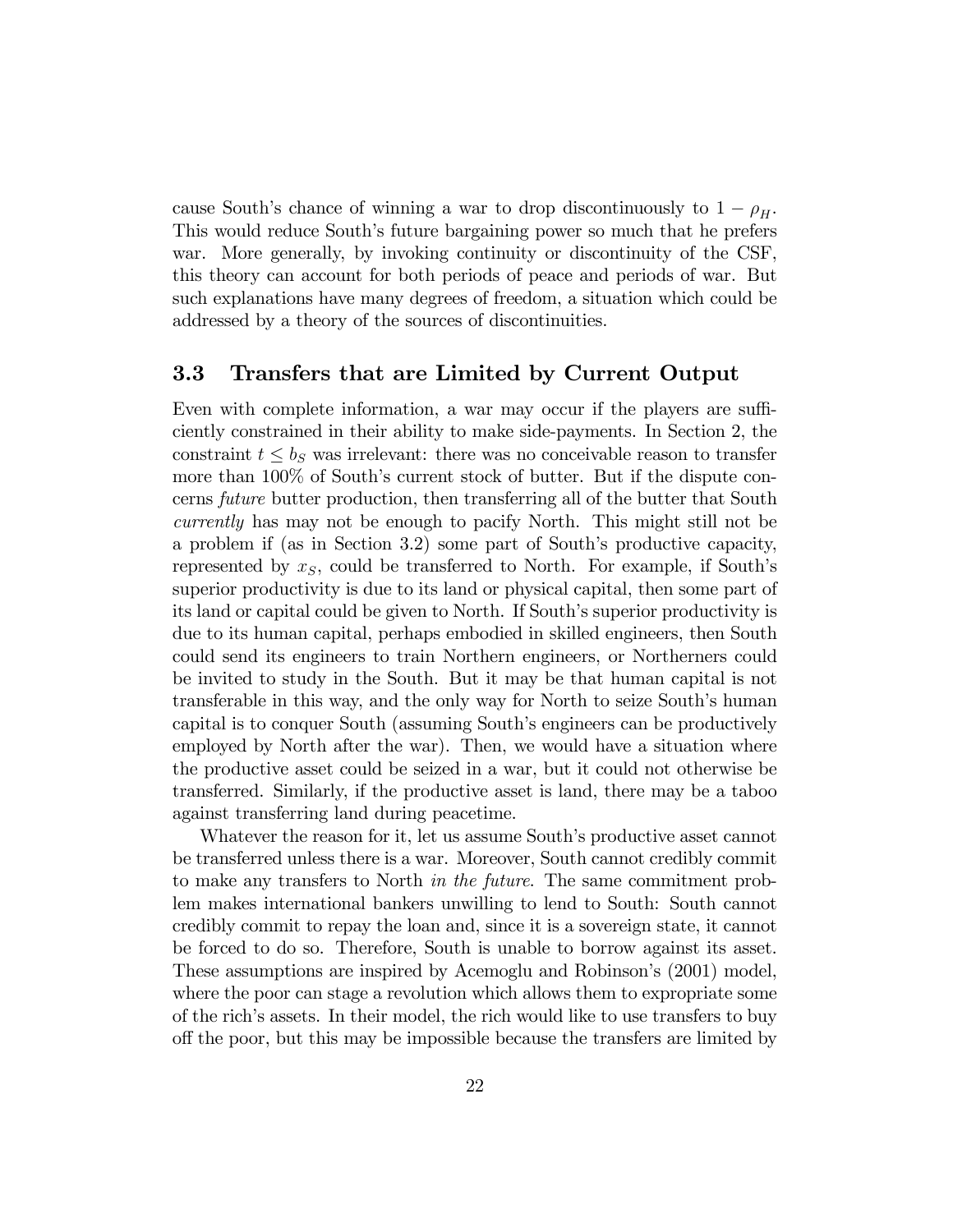the current output of the economy.

Consider again the (complete information) two-stage game of Section 2, but with one modification. The countries are contesting not just the currently available butter, but also Southís productive resources; implicitly, because they can be used to produce butter in the future. But we do not here model the future explicitly: we collapse the future into the value of the productive asset, which North must capture today or never. This could be justified by assuming that if North does not defeat South today, then North will be unlikely to defeat South in the future, perhaps because North's strength is declining, or (following Acemoglu and Robinson, 2001) its opportunity cost of conáict becomes very high. Powell (2004a) discusses how such anticipated shifts in the environment, combined with limits on current side-payments, may cause wars.

If there is a war, the winner takes both all of the currently available butter  $b_S+b_N$  and all of South's productive resource  $x_S$ ; the loser gets nothing. Each unit of South's productive resource is worth  $\eta$  to its possessor. Transfers can only be shipments of butter: South's productive resource cannot be transferred unless there is war. South does not have a line of credit, so the transfer t must satisfy  $t \leq b_S$ . There is complete information.

North's expected payoff from war is

$$
\frac{g_N}{g_S + g_N} \left[ b_S + b_N + \eta x_S \right] - c_N. \tag{26}
$$

If North accepts South's transfer, North's consumption of butter is  $b_N + t$ . Therefore, the proposal is accepted if

$$
b_N + t \ge \frac{g_N}{g_S + g_N} \left[ b_S + b_N + \eta x_S \right] - c_N. \tag{27}
$$

We omit the calculations, but it should be clear that if we make assumptions similar to those in Section 2, i.e., North is relatively poor and  $c_N$  is small, then North sets  $(b_N, g_N) = (0, x_N)$ . Then (27) becomes

$$
t \ge \frac{x_N}{g_S + x_N} \left[ b_S + \eta x_S \right] - c_N. \tag{28}
$$

Since  $g_S \leq x_S$ , the right hand side of (28) exceeds  $x_S$  if  $\eta$  is sufficiently big. But since  $b_S \leq x_S$ , (28) would require  $t > b_S$ , which is impossible. Therefore, war must occur if  $\eta$  is sufficiently big, that is, if the non-transferable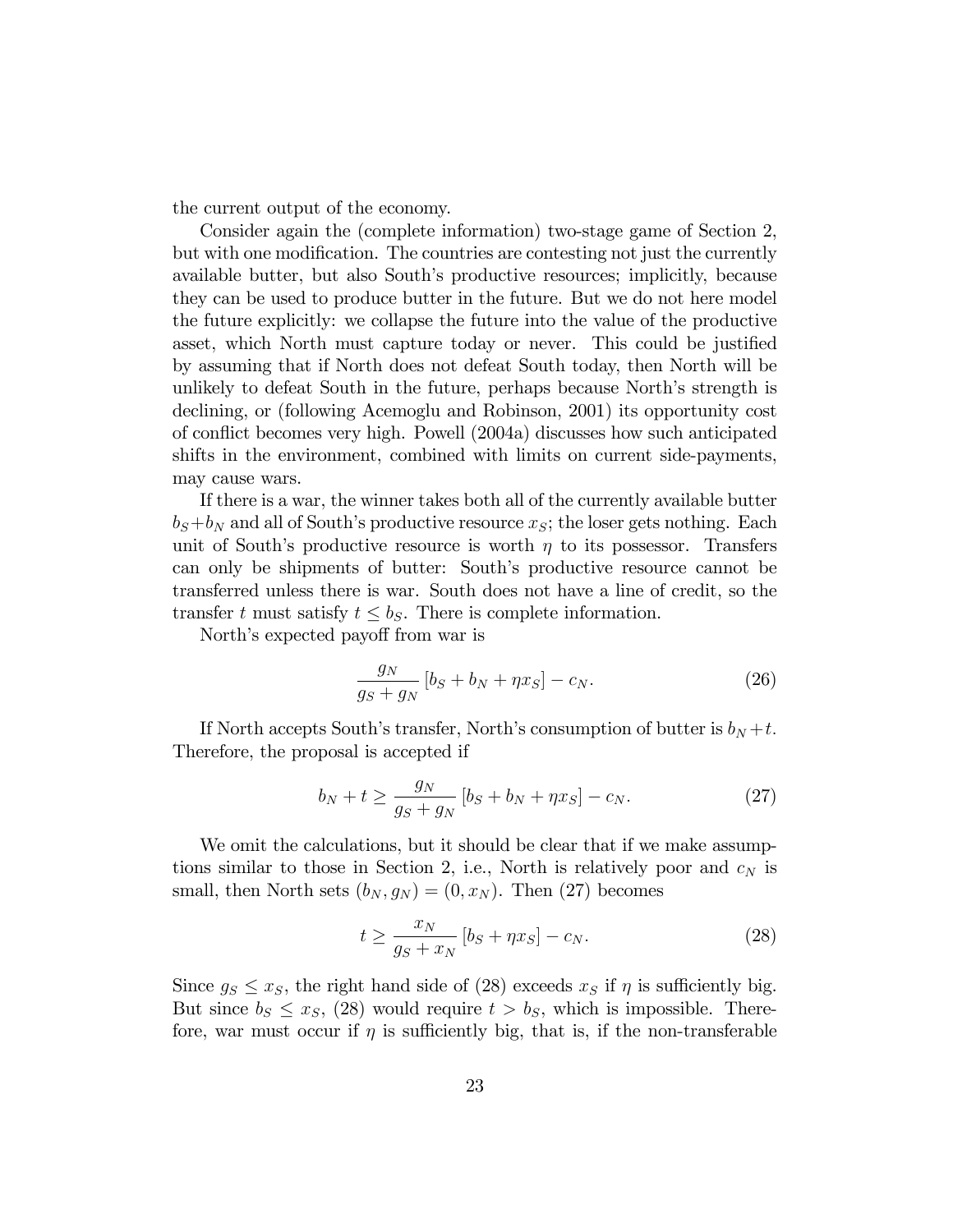resource is sufficiently valuable.<sup>16</sup> A similar result is obtained if the resource is transferable but indivisible, since if  $\eta$  is sufficiently big then South prefers to go to war rather than give up all of  $x<sub>S</sub>$ .

To summarize Section 3, if utility is perfectly transferable, or if productive assets can be transferred and the probability of winning a war as a function of these assets is continuous, then with complete information there is no war in equilibrium. This is true even when the players lack the ability to commit to future actions. But if there are limits on transfers, in particular when transfers are limited by current output, or if transfers must be in terms of productive assets that cause discontinuous changes in the CSF, then there may be war in equilibrium. Simply put, the Coase theorem breaks down when there is no transfer which is feasible today and which both parties prefer to a war today (issue indivisibility). And, as emphasized by Powell (2004a, 2006), limits on transfers are especially likely to cause war when the parties expect shifts in the environment; for example, if North expects to become weaker in the future. In this scenario (as in Section 3.3), all of South's current output may not be enough to buy off North today, and the commitment problem makes it impossible for South to credibly promise to pay more in the future (when North will be weaker, and therefore unable to extract transfers by force).

### 4 Bargaining During War

A different kind of commitment problem arises if a war which is due to incomplete information (as in Section 2.2) can last a long time and negotiations may continue during the war. The question now becomes how long the war will last before a truce is negotiated. Formal models of negotiations during wartime have been provided by Powell (2004b), Fearon (2007), Slanchev (2003), Smith and Stam (2004) and Heifetz and Segev (2005). Our discussion in this section is based on Powell (2004b) and Fearon (2007).

To be clear, while Section 3 asked whether commitment problems can cause wars under complete information, we now ask a different question: how

 $16$ War is actually Pareto efficient in this simple model, because (due to the restrictions on transfers) it is impossible to compensate North for not going to war. In a more explicitly dynamic model with commitment problems and limits on side-payments, such as Acemoglu and Robinson  $(2001)$ , a war may occur even if it is not Pareto efficient.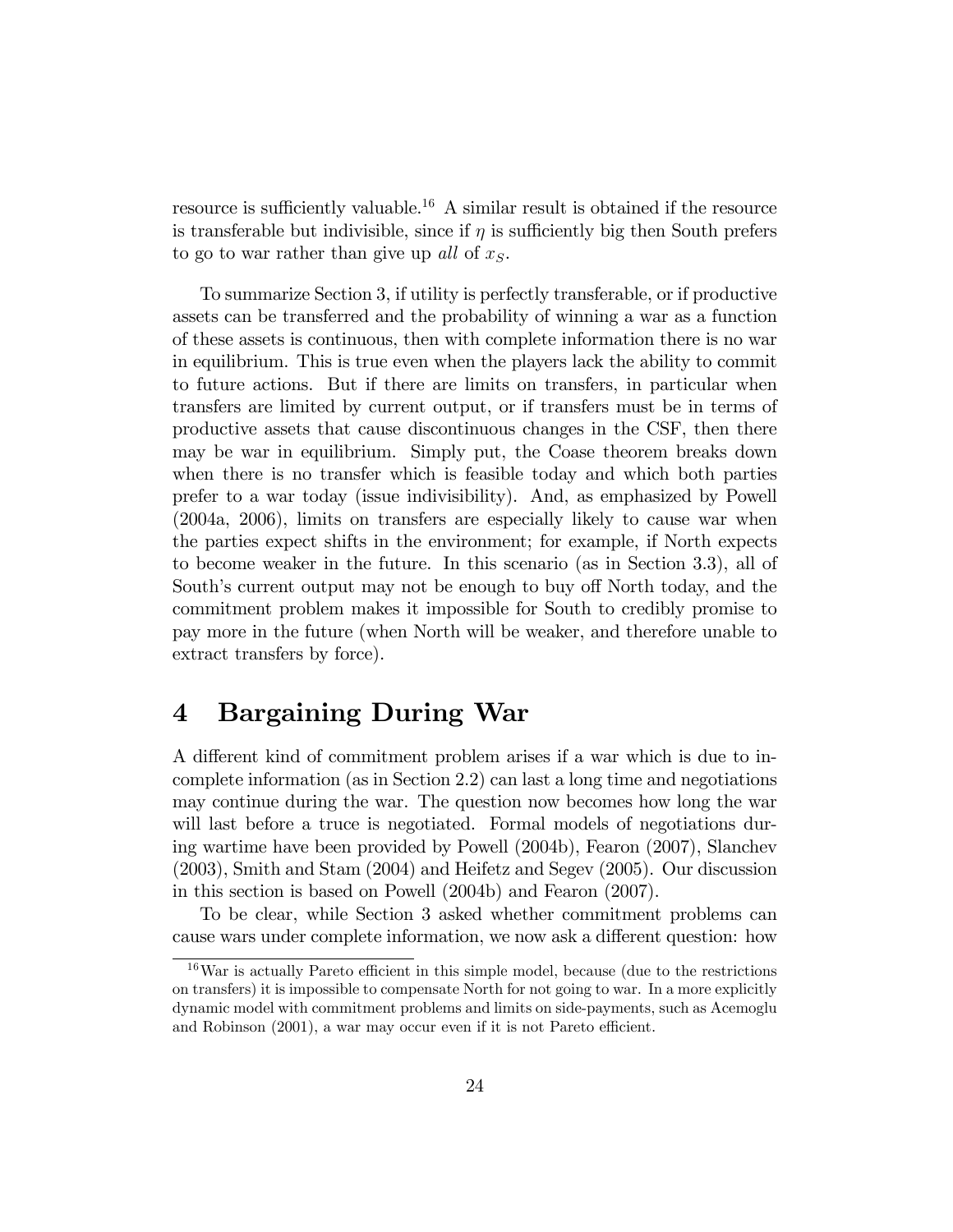long will wars caused by incomplete information last if the players lack the ability to commit to future actions? To see the nature of this commitment problem, assume North has private information about his type. Suppose that, as in the equilibrium of Section 2.2, only the tough type declares war. Then once the war has started, South knows that North is tough. The Coase theorem would then suggest that the two parties immediately agree on a (possibly very large) transfer that makes the tough type willing to stop fighting. The transfer may consist of a share of South's resources. But this raises the issue of bluffing: if a very short war is not very costly to the weak type, then he may declare war as well in order to collect the transfer.<sup>17</sup> Thus, we obtain a contradiction of the hypothesis that only the tough type declares war. We therefore conclude that in equilibrium the weak type must declare war with some probability. But as Powell (2004b) made clear, the Coase conjecture (Gul, Sonnenschein and Wilson, 1986) suggests that it is anyway true that if proposals to terminate the war can be made in rapid succession, then any war must end quickly. In equilibrium, North will extract a transfer after a very short war, even if he is weak. To prevent this from happening, South would like to commit to keep fighting for a long time. But if South cannot make such a commitment, then it seems the incomplete information model cannot explain why some wars last a long time (Fearon, 2007, Powell, 2006). However, this difficulty is due to the assumption that North's private information only relates to his cost of war. For other types of private information, the Coase conjecture no longer holds.

Powell (2004b) and Fearon (2007) argued that wars may last a long time if the private information concerns the likelihood of winning or losing a war in any given time period. Here, let us make a slightly different assumption: North has private information about how long he can fight a war before collapsing. Specifically, North's tough type is able to fight longer than the weak type. South doesn't know how long North is able to fight, i.e., he doesn't know North's true type. The Coase conjecture is not valid here because, in Fearon's (2007) terminology, South can "screen by fighting". South will not have to make a large transfer to the weak type since an alternative strategy is available: since South can outlast the weak type, if South simply fights long enough then the weak type must eventually accept to terminate the

<sup>&</sup>lt;sup>17</sup> If even a very short war is extremely costly to the weak type, then if the tough type declares war a truce can be negotiated quickly without the fear of bluffing. But the model would be inconsistent with the fact that, in reality, many wars last a long time.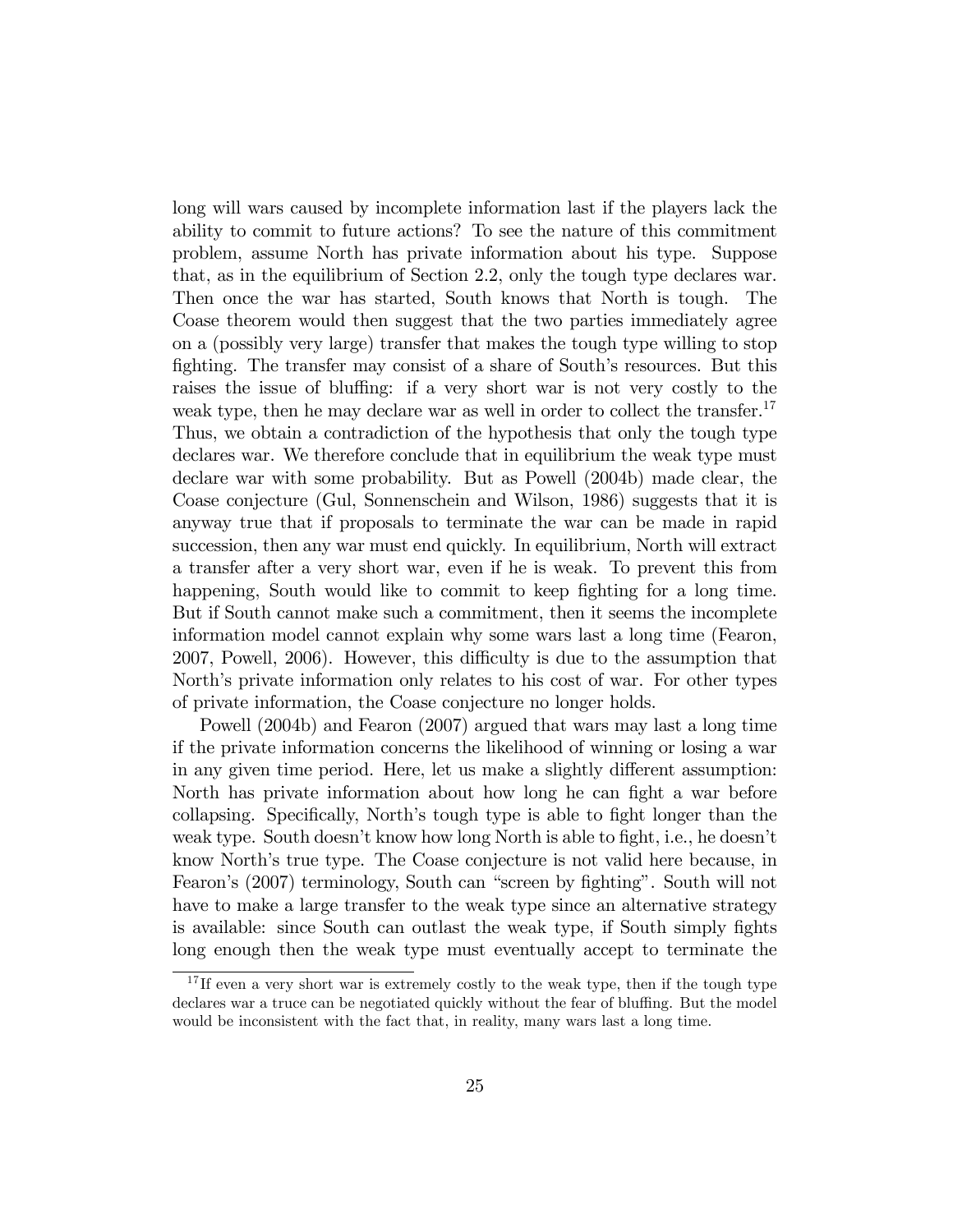war with a zero transfer (or face a collapse, which amounts to the same thing). The availability of such a strategy guarantees that, for a wide range of parameters, wars will occur in equilibrium and they will not be short, regardless of how frequently proposals to terminate the war can be made. To show this formally, we will make a number of simplifying assumptions. In particular, we assume that once a settlement has been agreed upon, and a transfer is made to North, the war stops and cannot be re-started.<sup>18</sup> (Fearon, 2007, does not make this assumption.)

Again we will suppress the guns-or-butter decision to simplify the exposition. There is one unit of a perfectly durable resource which is initially owned by South,  $x<sub>S</sub> = 1$ . The resource is divisible and part of it can be transferred from South to North. (There is no other good that can be transferred.) Each unit of the resource yields its owner a utility of 1 per unit of time. North has private information about his type; he is tough with probability  $p$  and weak with probability  $1 - p$ , where  $0 < p < 1$ . The private information concerns not only the cost of fighting a war (as in Section 2.2) but also how long North is able to fight before he collapses. North's weak type can fight for at most  $k_W$  units of time, while the tough type can fight for at most  $k_T$  units of time. South is commonly known to be able to fight for at most  $k<sub>S</sub>$  units of time. Assume  $k_W < k_S < k_T$ , so South can outlast the weak type, but not the tough type. South's cost of fighting a war is commonly known to be  $c > 1$ per unit of time. For simplicity, assume Northís weak type has the same cost of fighting as South does, while the tough type's cost of fighting is 0. This assumption is made for the sake of exposition and could be easily generalized to give South and North's weak type different costs from war, and a positive cost to the tough type.

We actually do not need to specify the exact rules of the bargaining that takes place while the war is being fought. But to fix thoughts, it may be helpful to consider the following. Time is divided into small "bargaining periods", each lasting  $\Delta$  units of time. Thus, each unit of time consists of  $1/\Delta$  bargaining periods. At the very beginning of the game, at time 0, South proposes to transfer some amount of the resource to North (possibly zero amount, but not less than zero). If North accepts then there is no war, the transfer is made and the game ends. They will derive utility from the

 $18$  In a more complex model, this assumption could be justified along the lines of Beviá and Corchón  $(2010)$ : after receiving a share of the resource, a war is less attractive to North because he now has more to lose (as he holds some of the resource) and South has less to take.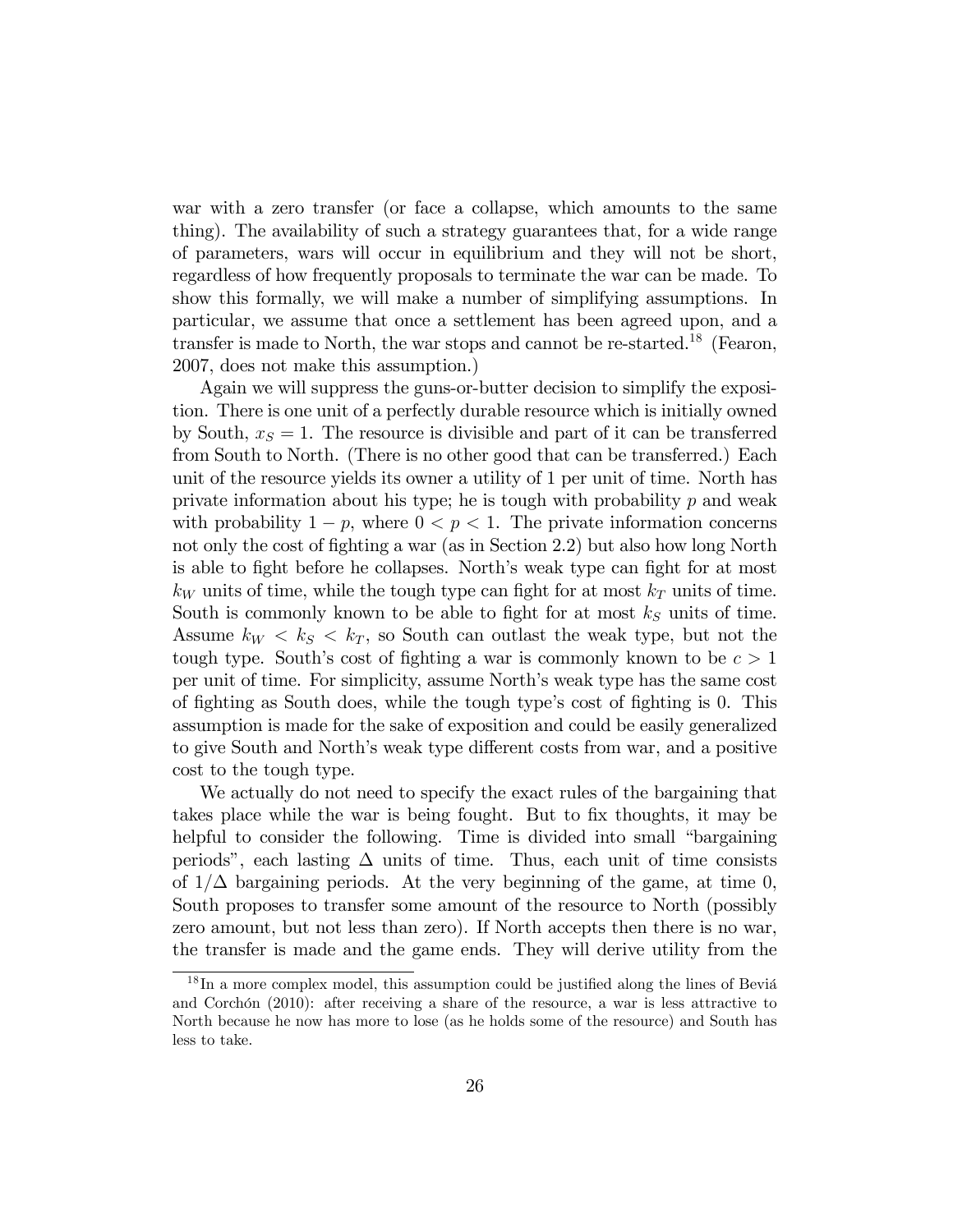amount of the resource they have forever. If North rejects, then there will be war during the first bargaining period, i.e., for  $\Delta$  units of time (at a cost  $c\Delta$  for South and for North's weak type, since their cost is c per unit of time, but at no cost for the tough type). From then on, as long as the war continues, at the beginning of each bargaining period South proposes a (nonnegative) transfer to North. If North accepts, the transfer is made, and the war (and the game) ends. (They will keep what they have forever because war cannot be re-started.) If North rejects, then the war continues during this bargaining period (again at a cost  $c\Delta$  for South and for North's weak type) and in the next bargaining period the process is repeated.<sup>19</sup> In the terminology of bargaining theory, war is an "inside option" as it does not terminate negotiations. The war goes on (with the participants incurring the costs of war) until a proposal is accepted, with one important exception: if the war lasts for  $k_W$  units of time (i.e., for  $k_W/\Delta$  bargaining periods), then if North is weak he collapses and the game ends (with South keeping all of the resource forever). Similarly, if the war lasts for  $k<sub>S</sub>$  units of time then South collapses, all of the resource is transferred to North (who keeps it forever) and the game ends. (The tough type would collapse at time  $k_T$ , but this will never happen as South cannot keep fighting after time  $k_S < k_T$ .)

Let  $\delta$  be the discount factor applied to one unit of time (not to one bargaining period). Assume  $\delta$  < 1. Owning all of the resource forever is worth  $1/(1 - \delta)$  since it yields a utility if 1 per unit of time. Because North knows that South can fight for at most  $k<sub>S</sub>$  units of time, North's tough type's expected payoff in equilibrium must be at least

$$
\delta^{k_S} \frac{1}{1-\delta}.\tag{29}
$$

Moreover, at any time  $\tau < k<sub>S</sub>$  the tough type's continuation payoff is at least

$$
\delta^{k_S - \tau} \frac{1}{1 - \delta}
$$

since he will win for sure if he fights until time  $k<sub>S</sub>$ . Therefore, to get the tough type to accept an offer at time  $\tau$ , South must offer him at least a share  $\delta^{k_S-\tau}$  of the resource. Discounted back to time 0, the offer is equivalent to a share  $\delta^{\tau} \delta^{k_S - \tau} = \delta^{k_S}$ .

<sup>&</sup>lt;sup>19</sup>This is just an example of how events may occur within each bargaining period. Many other protocols would yield the same results, so we need not be very specific.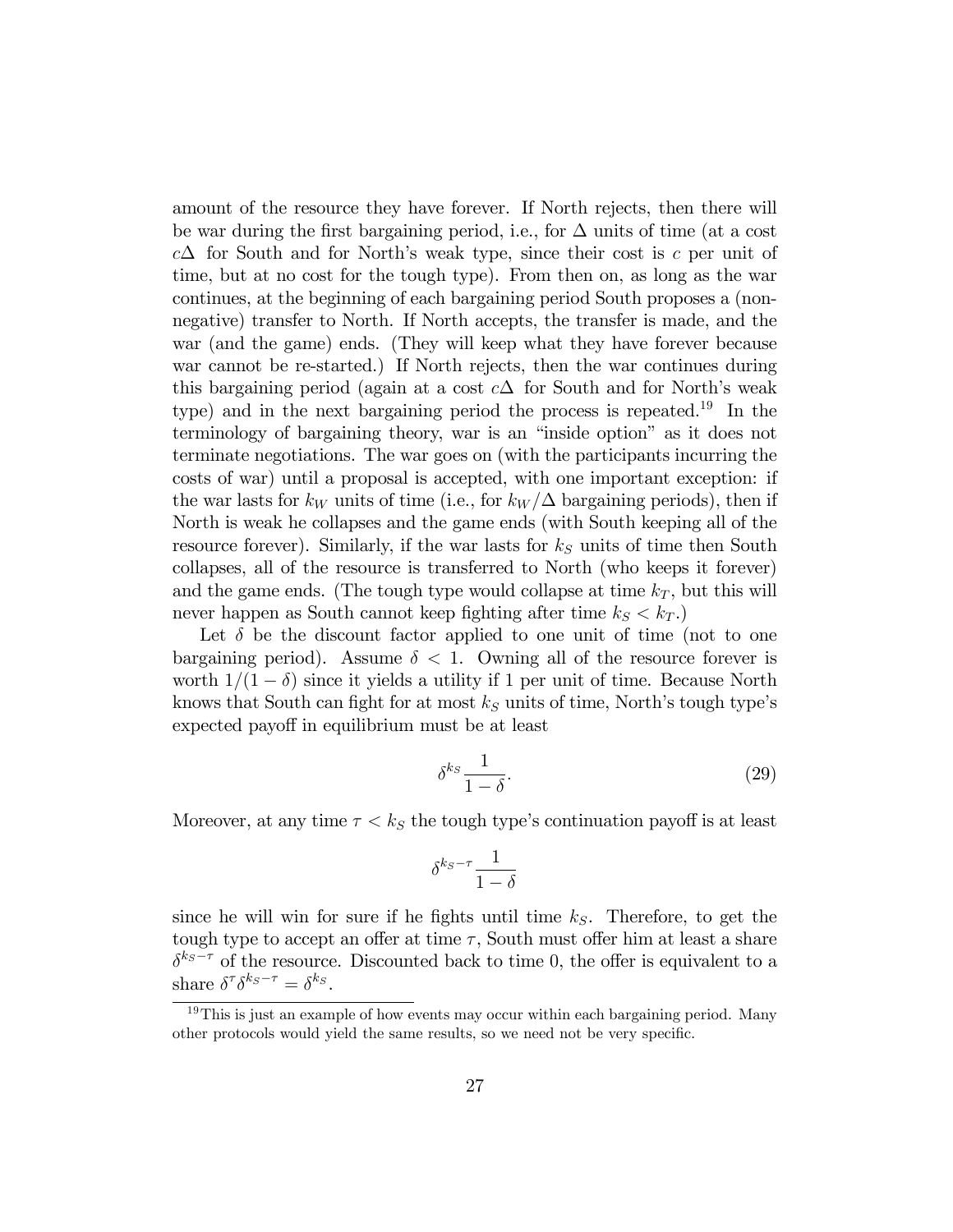Fix any sequential equilibrium of the game. Let  $\Psi$  denote the probability that, in this equilibrium, North's tough type will fight a war that lasts for at least  $k_W$  units of time. In other words, if North is tough then he will accept an offer before time  $k_W$  with probability  $1 - \Psi$ . The Coase conjecture would imply that  $\Psi$  goes to zero as  $\Delta$  goes to zero. We aim to show this is false. The weak type can imitate the tough type's behavior until time  $k_W$  (at which time the weak type must accept any offer, to prevent a collapse). Therefore, the weak type's expected payoff in this equilibrium must be at least

$$
(1 - \Psi) \left( \frac{\delta^{k_S}}{1 - \delta} \right) - \frac{1 - \delta^{k_W}}{1 - \delta} c.
$$
 (30)

This is true because if the tough type accepts an offer at time  $\tau < k_W$ , he must have been offered at least a share  $\delta^{k_S-\tau}$  of the resource, as explained above. And then the weak type would get the same, if he imitates the tough type. The second term in (30) is just the cost of fighting until time  $k_W$ .

Suppose South's strategy is to make no positive offer during the first  $k_W$ units of time, but after that he will offer North all of the resource (an offer North would surely accept) if the war still continues. That is, North gets everything once he has proved conclusively that he is tough, which requires fighting for  $k_W$  units of time. (Strictly speaking, he should fight for just a little bit longer than that.) Since North's weak type can fight for at most  $k_W$ units of time, this strategy guarantees that South will keep all of the resource forever if North is weak (which he is with probability  $1 - p$ ). Moreover, it guarantees that a war will last at most  $k_W$  units of time even if North is tough. Since this is a feasible strategy, in equilibrium South's expected payoff must be at least

$$
(1-p)\frac{\delta^{k_W}}{1-\delta} + \frac{1-\delta^{k_W}}{1-\delta} (1-c).
$$
 (31)

The second term in (31) is just the cost of fighting until time  $k_W$  while simultaneously deriving utility from the resource. Recall that  $c > 1$  so this term is negative.<sup>20</sup>

Since the total surplus available is  $1/(1 - \delta)$ , feasibility requires that p times the expression in (29) plus  $1-p$  times the expression in (30) plus the

 $20$ Thus, we assume South benefits from the resource during the war, but this assumption is not important.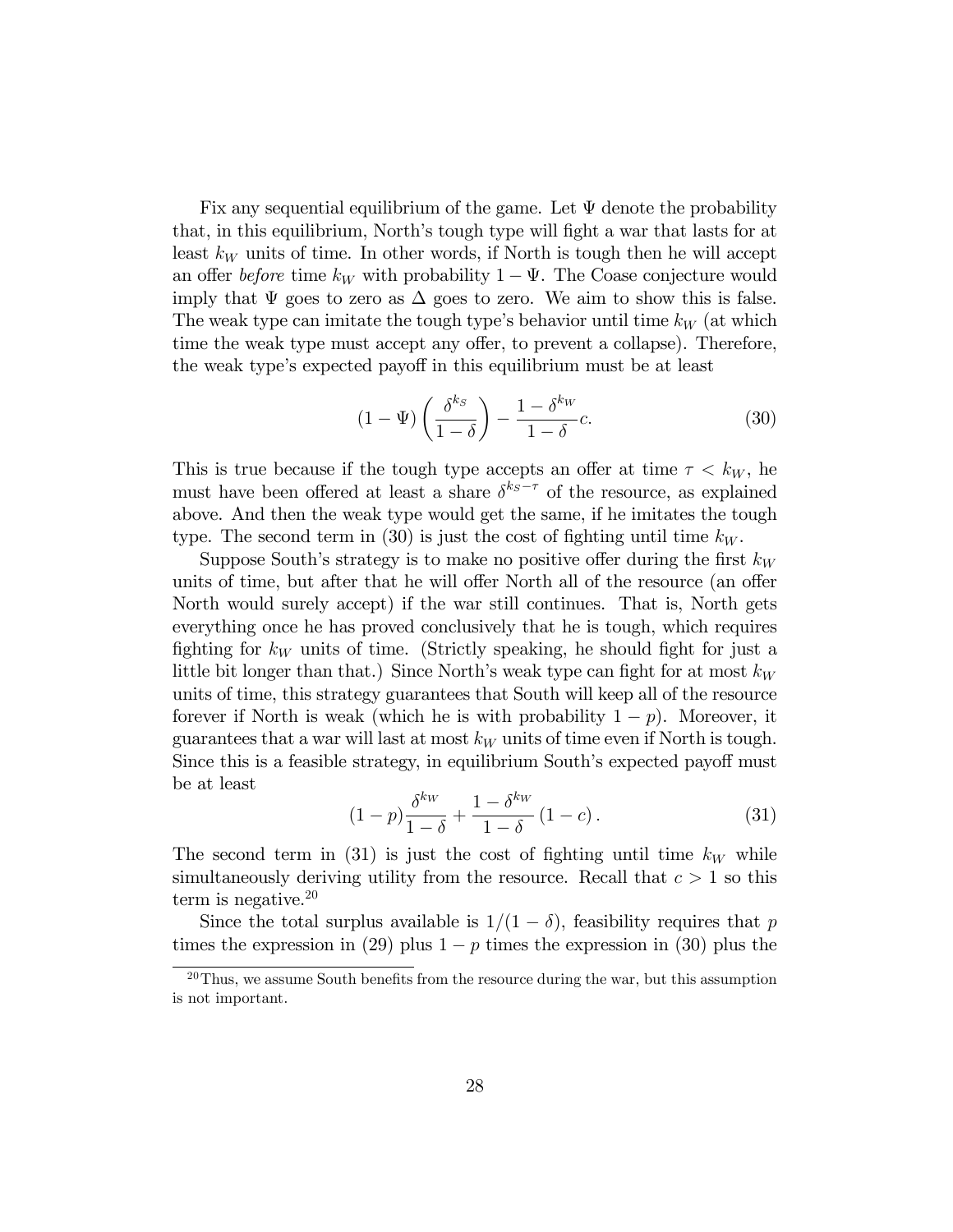expression in (31) equals at most  $1/(1 - \delta)$ . This implies

$$
p\delta^{k_S} + (1-p)(1-\Psi)\delta^{k_S} - (1-p)(1-\delta^{k_W})c + (1-p)\delta^{k_W} + (1-\delta^{k_W})(1-c) \le 1.
$$
\n(32)

This inequality, which must hold at any sequential equilibrium, refutes the Coase conjecture. Indeed, for any  $\varepsilon > 0$ , if  $\delta$  is sufficiently close to 1 then (32) forces  $\Psi$  to be at least  $1 - \varepsilon$ . This means that if the players are very patient and North is tough, then with probability close to 1 there will be a war which lasts for as long as the weak type is able to fight, i.e.,  $k_W$  units of time. Since North is tough with probability  $p > 0$ , the ex ante probability of war is at least  $p(1 - \varepsilon)$ . More importantly, the ex ante expected duration of war is at least  $p(1 - \varepsilon)k_W$  units of time, where  $\varepsilon$  is close to 0 for  $\delta$  close to 1. A lower bound on the expected duration of war can be derived from (32) even if  $\delta$  is not close to 1. The bound will be positive for a wide range of parameters.<sup>21</sup>

Importantly, the lower bound on the expected duration of war derived from (32) is independent of how frequently South can make proposals to terminate the war, i.e., it does not depend on  $\Delta$ . Indeed, the lower bound is in units of time, and it applies regardless of the bargaining protocol (one player could make take-it-or-leave-it offers, or they could make alternating o§ers, etc.). Thus, the Coase conjecture is in general not valid for this model. Incomplete information may lead to wars that last a long time, even when the ability to commit to future actions is lacking, and even though there are no impediments to intense negotiations during the war.

The details of the sequential equilibrium strategies will depend, of course, on the details of the bargaining protocol. Here we will just observe that the game in effect has finite length: it can be truncated at time  $k<sub>S</sub>$  since a war cannot continue after that. We can then make the strategy spaces finite by assuming the resource is only finitely divisible (i.e., there are only finitely many ways in which the resource can be divided up). The game is then a finite sequential game with perfect recall, so a sequential equilibrium exists by a standard result (Kreps and Wilson, 1982).

<sup>&</sup>lt;sup>21</sup>Naturally, it is not always positive. For example, we can drive it to zero by holding  $\delta$ fixed and making  $c$  very big.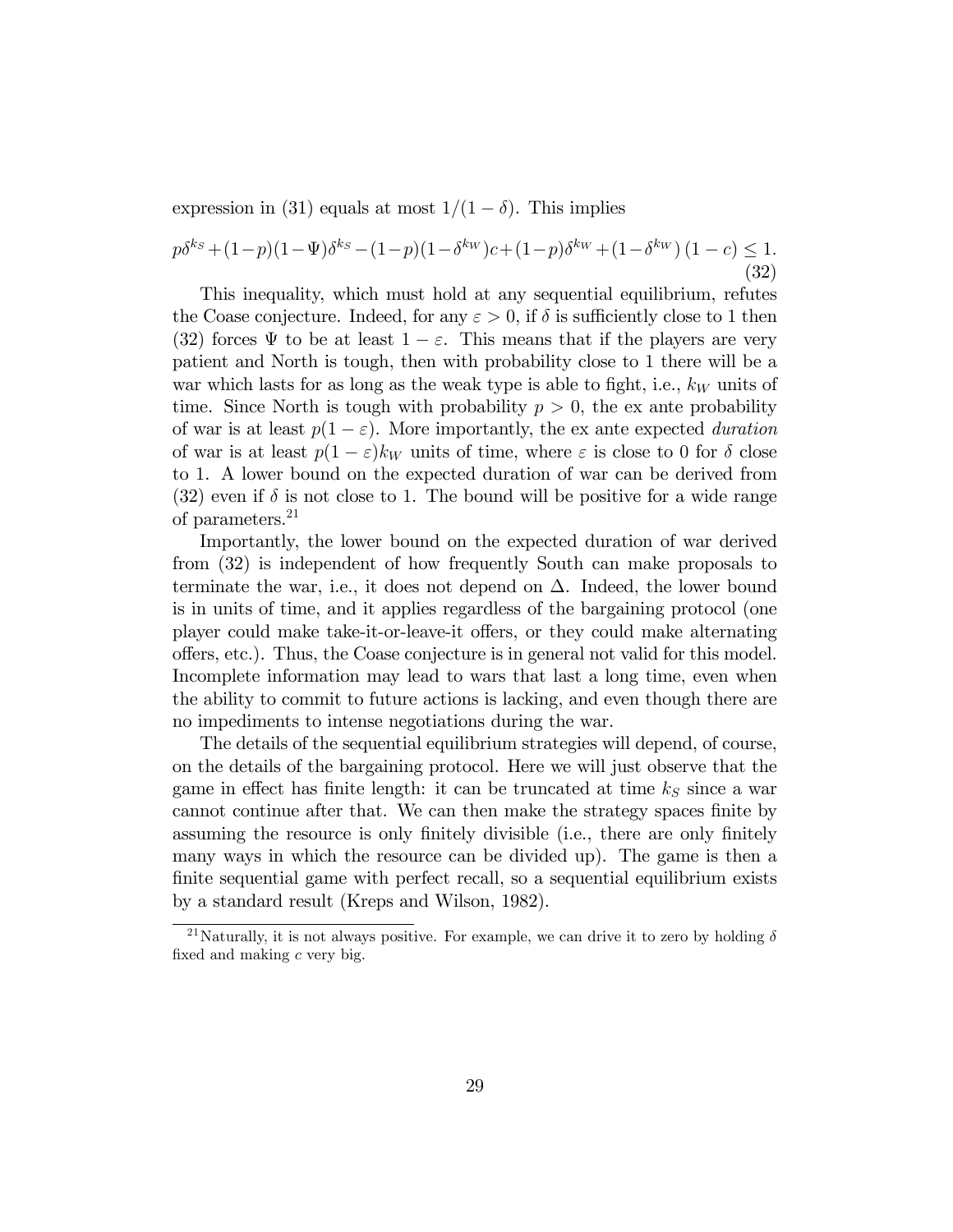### 5 Final Thoughts

Thucydides (1989) claimed that there are three motives for war: greed, fear and honor. Hobbes (1886) elaborated on the three motives as follows:

ìSo that in the nature of man, we Önd three principal causes of quarrel. First, competition; secondly, diffidence; thirdly, glory. The first maketh men invade for gain; the second, for safety; and the third, for reputation. The first use violence, to make themselves masters of other men's persons, wives, children, and cattle; the second, to defend them; the third, for trifles..." (Hobbes, 1886, page 64).

This survey emphasized the first motive: greed. In the basic model, North arms itself in order to extract resources from South and declares war if South does not offer sufficient "tribute". But some arms races and wars seem to be due not primarily to a struggle for resources, but rather due to a struggle for security.<sup>22</sup> This brings up Thucydides's second motive for going to war: fear. Rather than discussing it here, we refer to Baliga and Sjöström  $(2012)$ for a discussion of some game-theoretic models of conflicts caused by fear.

The models we have discussed here (as well as those discussed in Baliga and Sjöström, 2012) assume players maximize their expected gains. In equilibrium, expectations are consistent. These strong assumptions are a reasonable starting point which serves to clarify the conceptual issues involved. In effect, in the models each player practises  $Raison d'état$ , a cold calculation of costs and benefits without ideological or moral constraints. In history, Cardinal Richelieu was a master of this practise. His enemy Emperor Ferdinand II believed instead that foreign policy should be based on the Catholic faith, which prevented him from making deals with Protestants, even when it could have been highly advantageous to his empire.<sup>23</sup> In contrast, Richelieu (although himself a Catholic) supported the Protestant King of Sweden when he went to war against the Emperor. The Emperor's fixed moral principles clearly put him at a disadvantage in this struggle. This example illustrates

 $22$ For example, see Morgenthau's (1967) discussion of World War I (and the arms race that preceded it).

 $^{23}$  "It would be a great folly for one to try to strengthen a kingdom, which God alone has granted, with means that God hates" (Ferdinand's adviser Lamormaini, quoted in Kissinger, 1994, page 60).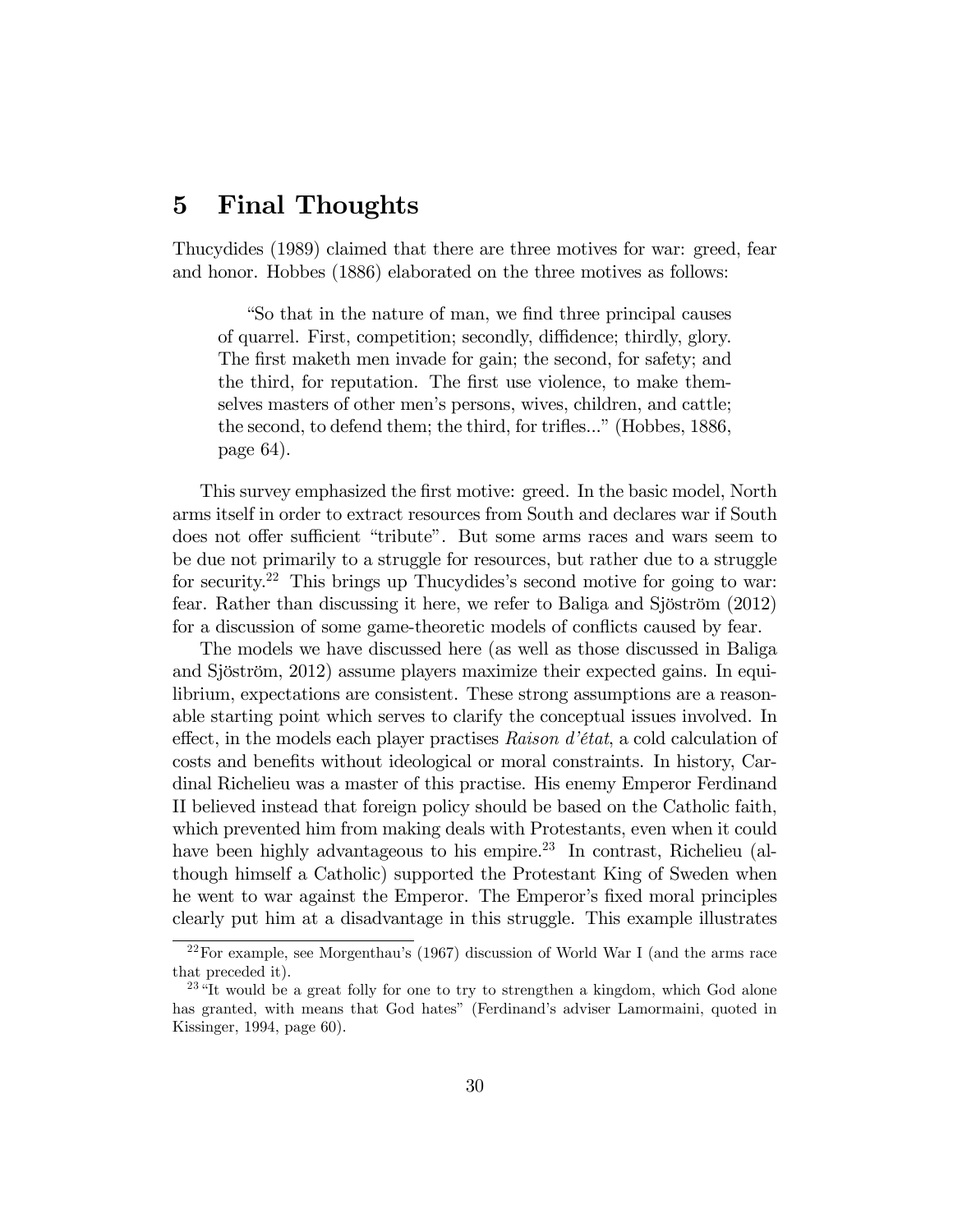that wars are not always fought in order to maximize (earthly) gains, and it brings up Thucydidesís third motive: honor. This may be a residual category for motives that do not fit comfortably in the economist's standard models. The economist's comparative advantage lies in analyzing the cold logic of a Richelieu, not the morality of a Ferdinand II, and naturally our models reflect this.

### References

- [1] Abreu, D. and F. Gul, (2000), "Bargaining and Reputation," Econometrica, vol.68, 85-117.
- [2] Acemoglu, D. and J. A. Robinson, (2001), "A Theory of Political Transitions," American Economic Review, vol.91, 938-963.
- [3] Baliga, S. and T. Sjöström, (2008), "Strategic Ambiguity and Arms Proliferation," Journal of Political Economy, vol.116, 1023-1058.
- [4] Baliga, S. and T. Sjöström,  $(2012)$ , "The Hobbesian Trap," in Oxford Handbook of the Economics of Peace and Conflict, edited by M. Garfinkel and S. Skaperdas. Oxford University Press.
- [5] Bester, H. and K. Wärneryd, (2006), "Conflict and the Social Contract," Scandinavian Journal of Economics, vol.108, 231-249.
- [6] Beviá, C. and L. Corchón, (2010), "Peace Agreements without Commitment," Games and Economic Behavior, vol.68, 469-487.
- [7] Brito, D. and M. Intriligator, (1985), "Conáict, War and Redistribution," American Political Science Review, vol.79, 943-957.
- [8] Chatterjee, K. and L. Samuelson, (1988), "Bargaining under Two-Sided Incomplete Information: The Unrestricted Offers Case," Operations Research, vol.36, 605-618.
- [9] Corchón, L. (2007), "The Theory of Contests: a Survey," Review of Economic Design, vol.11, 69-100.
- [10] Fearon, J. (1994), "Domestic Political Audiences and the Escalation of International Disputes," American Political Science Review, vol.88, 577-592.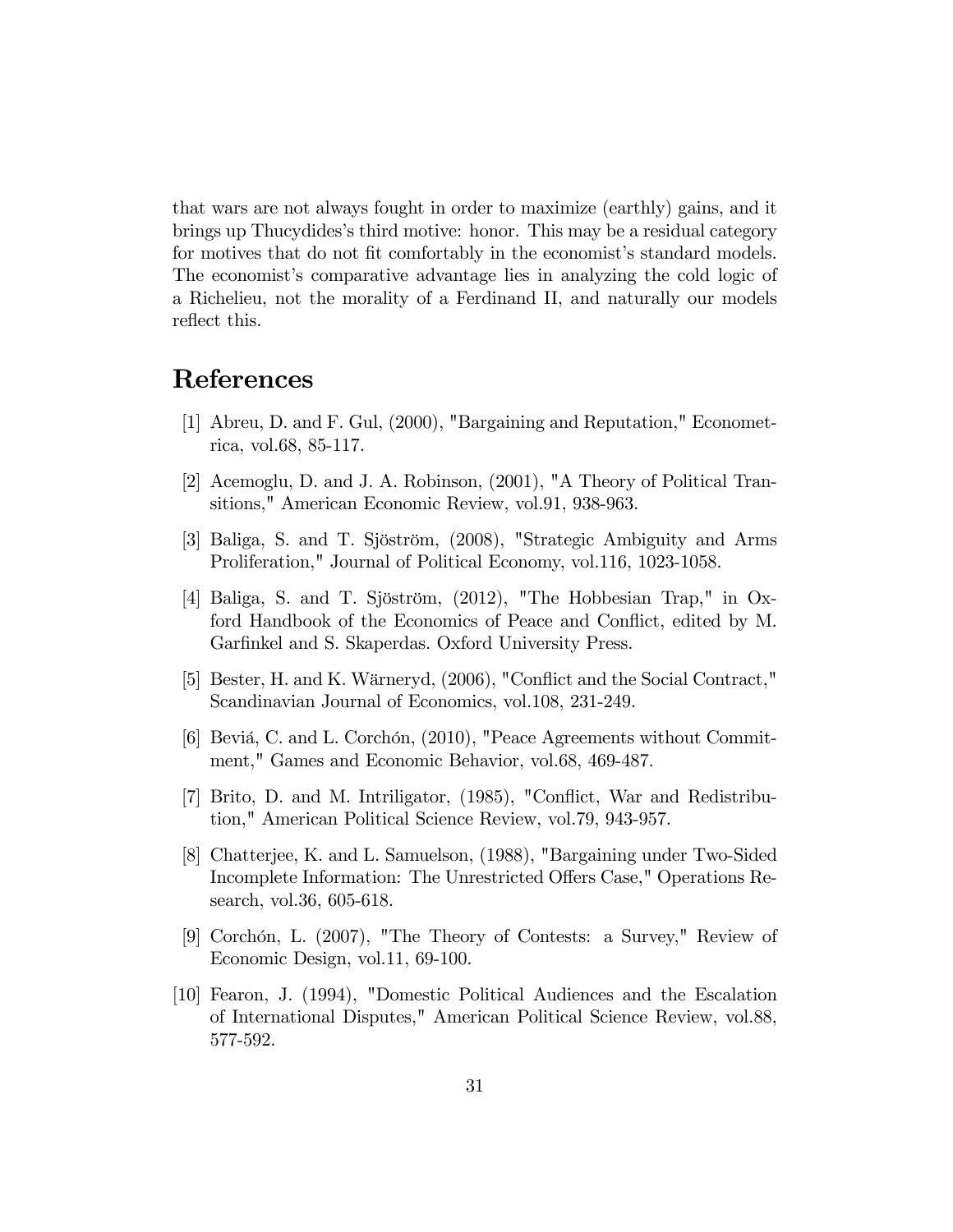- [11] Fearon, J. (1995), "Rationalist Explanations for War," International Organization, vol.49,379-414.
- [12] Fearon, J. (1996), "Bargaining over Objects that Ináuence Future Bargaining Power," mimeo, Stanford University.
- [13] Fearon, J. (2007), "Fighting Rather than Bargaining," mimeo, Stanford University.
- [14] Fey, M. and K. Ramsay, (2009), "Mechanism Design Goes to War: Peaceful Outcomes with Interdependent and Correlated Types," Review of Economic Design,.vol.13, 233-250.
- [15] Fey, M. and K. Ramsay, (2011), "Uncertainty and Incentives in Crisis Bargaining: Game-Free Analysis of International Conflict," American Journal of Political Science, vol.55, 149-169.
- [16] Garfinkel, M. (1990), "Arming as a Strategic Investment in a Cooperative Equilibrium," American Economic Review, vol.80, 50-68.
- [17] Gul, F., H. Sonnenschein, and R. Wilson, (1986), "Foundations of Dynamic Monopoly and the Coase Conjecture," Journal of Economic Theory, vol.39, 155-190.
- [18] Heifetz, A. and E. Segev, (2005), "Escalation and Delay in Protracted International Conflicts," Mathematical Social Sciences, vol.49, 17-37.
- [19] Hirshleifer, J. (1988), "The Analytics of Continuing Conflict," Synthese, vol.76, 201-233.
- [20] Hirshleifer, J. (1991), "The Paradox of Power," Economics and Politics, vol.3, 177-200.
- [21] Hirshleifer, J. (1994), "The Dark Side of the Force," Economic Inquiry, vol.32, 1-10.
- [22] Hobbes, T. (1886), Leviathan, Second Edition. London: Ballantyne Press.
- [23] Jackson, M. and M. Morelli, (2007), "Political Bias and War", American Economic Review, vol.97, 1353-1373.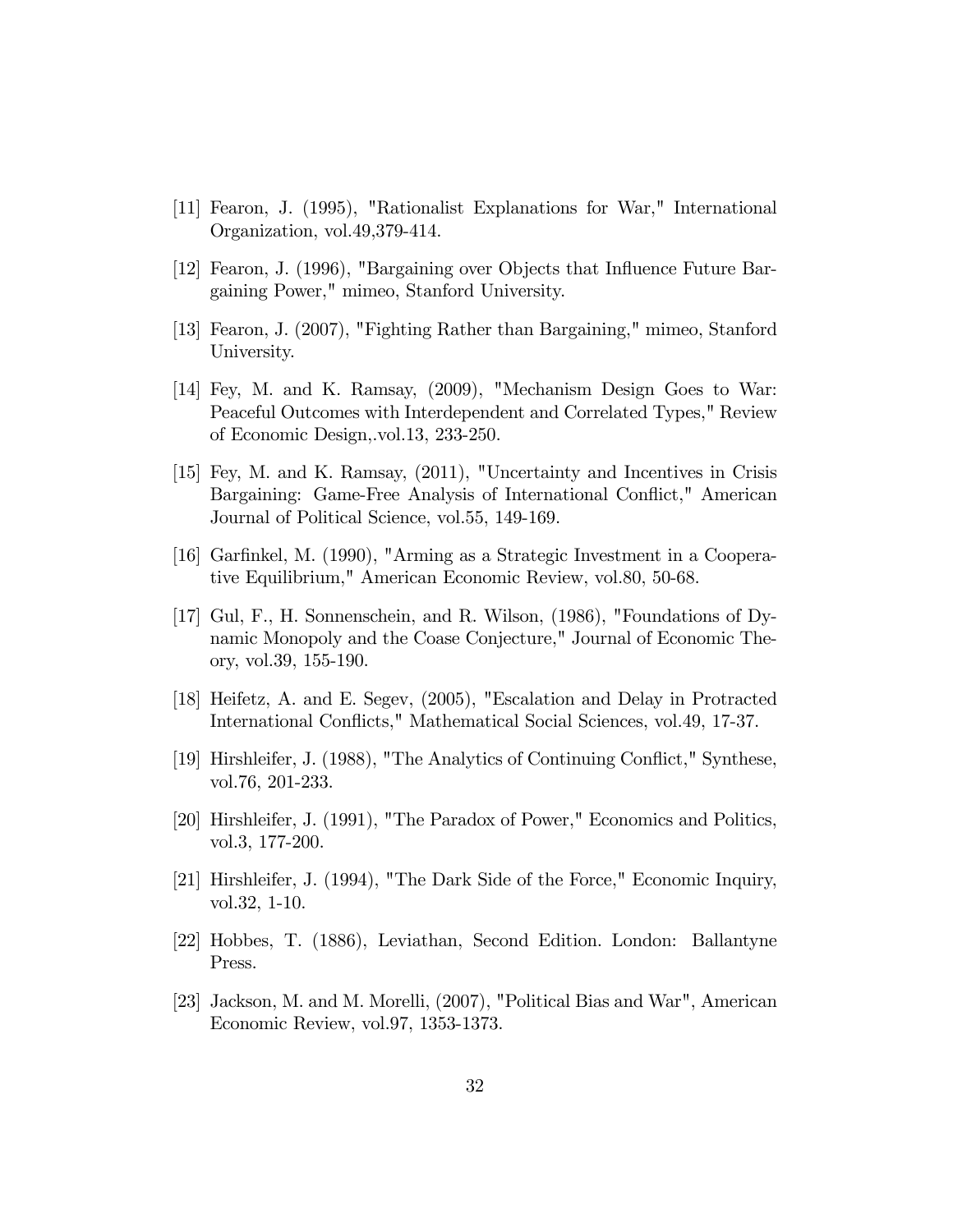- [24] Jackson, M. and M. Morelli, (2009), "Strategic Militarization, Deterrence and War between Nations," Quarterly Journal of Political Science, vol.4,  $279-313$ .
- [25] Kissinger, H. (1994), Diplomacy. New York: Simon and Schuster.
- [26] Kreps, D. and R. Wilson, (1982), "Sequential Equilibria," Econometrica, vol.50, 863-894.
- [27] Morgenthau, H. (1967), Politics Among Nations: The Struggle for Power and Peace, Fourth Edition. New York: Alfred A. Knopf.
- [28] Myerson, R. and M. Satterthwaite, (1983). "Efficient Mechanisms for Bilateral Trading," Journal of Economic Theory, vol. 29, 265-281.
- [29] Neary, H. (1997), "Equilibrium Structure in an Economic Model of Conflict," Economic Inquiry, vol.35, 480-494.
- [30] Powell, R. (1993), "Guns, Butter and Anarchy," American Political Science Review, vol.87, 115-132.
- [31] Powell, R. (1996), "Uncertainty, Shifting Power, and Appeasement," American Political Science Review, vol.90, 749-764.
- [32] Powell, R. (2004a), "The Inefficient Use of Power: Costly Conflict with Complete Information," American Political Science Review, vol.2, 231- 241.
- [33] Powell, R. (2004b), "Bargaining and Learning while Fighting," American Journal of Political Science, vol.48, 344-361.
- [34] Powell, R. (2006), "War as a Commitment Problem," International Organization, vol.60,169-203
- [35] Schelling, T. (1966), Arms and influence. New Haven: Yale University Press.
- [36] Skaperdas, S. (1992), "Cooperation, Conáict and Power in the Absence of Property Rights," American Economic Review, vol.82, 720-739.
- [37] Skaperdas, S. (1996), "Contest Success Functions," Economic Theory, vol.7, 283-290.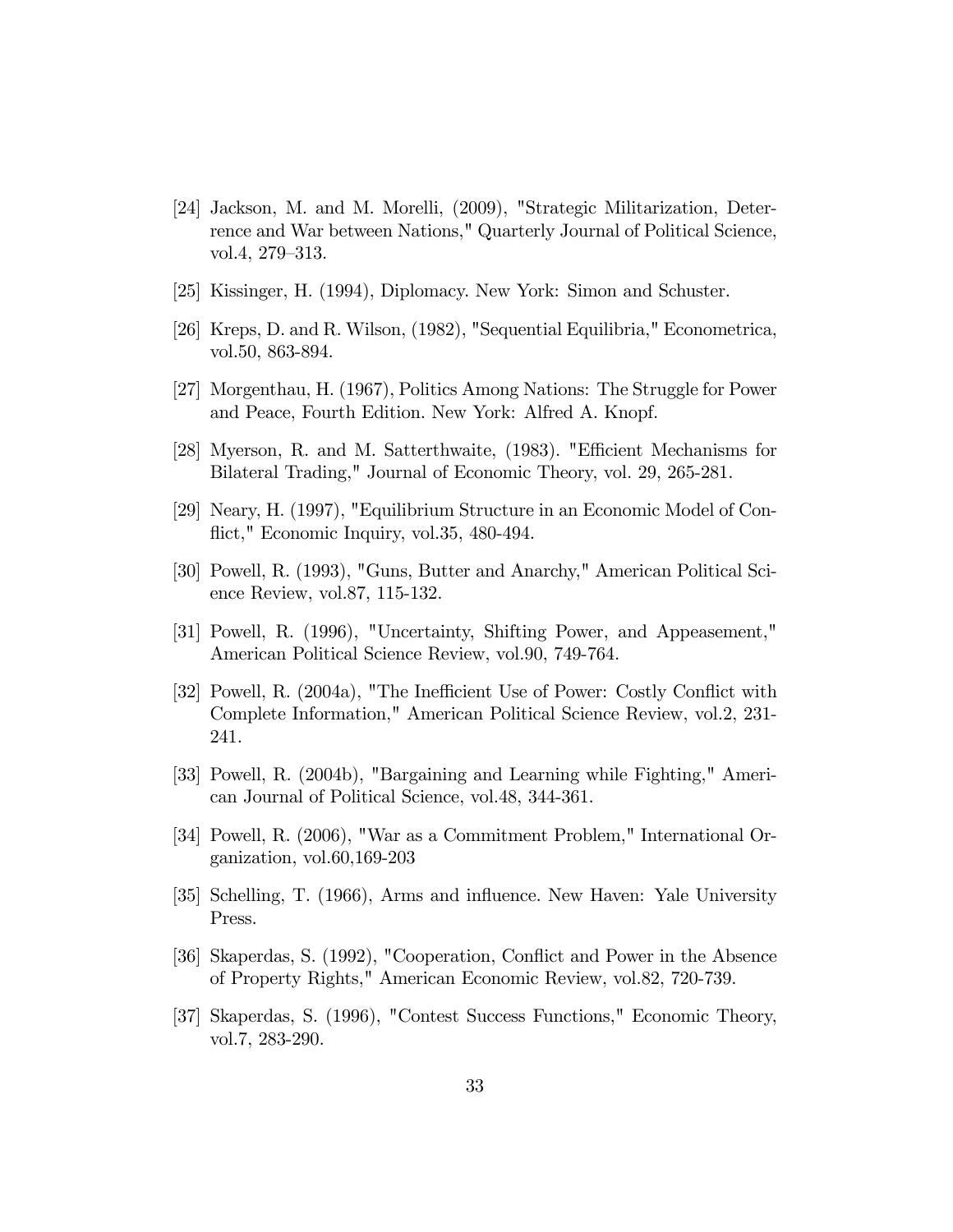- [38] Skogh, G. and C. Stuart, (1982), "A Contractarian Theory of Property Rights and Crime," Scandinavian Journal of Economics, vol.84, 27-40.
- [39] Slantchev, B. (2003) "The Power to Hurt: Costly Conflict with Completely Informed States," American Political Science Review, vol.97, 123-133.
- [40] Smith, A. and A. Stam, (2004). "Bargaining and the Nature of War," Journal of Conflict Resolution, vol.48, 783-813.
- [41] Thucydides, (1989), The Peloponnesian War: the Complete Hobbes Translation, Edition 1989. Chicago: University of Chicago Press.
- [42] Tullock, G. (1980), "Efficient rent seeking." In Toward a theory of the rent-seeking society, edited by J.M. Buchanan, R.D. Tollison and G. Tullock. College Station: Texas A&M Press.

### 6 Appendix

#### 6.1 Proof of Proposition 1

If  $t > 0$  is given by (4) then North's payoff is

$$
x_N - g_N + t = \frac{g_N}{g_S + g_N}(x_S + x_N) - g_N - c_N.
$$

The derivative of this expression with respect to  $g_N$  is

$$
\frac{g_S}{(g_S + g_N)^2} (x_S + x_N) - 1 \tag{33}
$$

which, after substituting for  $g_S$  from (7), can be shown to be positive for all  $g_N \leq x_N$  as long as (5) holds. Therefore, if North sets  $g_N > 0$  he should set  $g_N = x_N$ . Moreover, (6) implies that this is better for North that  $g_N = 0$ . So  $g_N = x_N$  is North's best response to (7).

Now, consider South's best response to  $g_N = x_N$ . Clearly, it is useless to set  $g_S$  so high that (3) holds strictly when  $t = 0$ . Thus,

$$
g_S \le \frac{x_N(x_S - c_N)}{c_N + x_N}
$$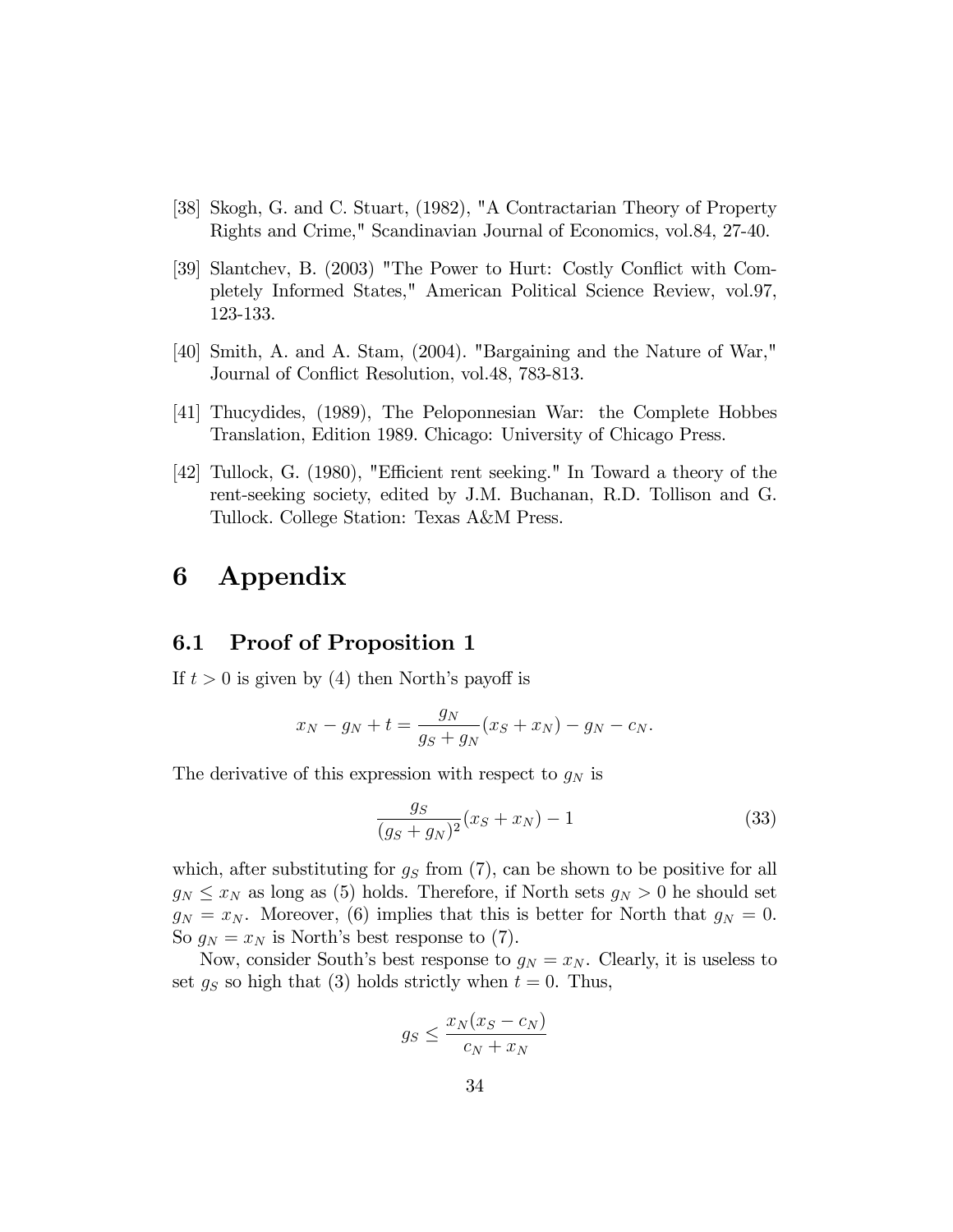and the transfer will be given by (4). Since  $g_N = x_N$ , South's payoff will be

$$
b_S - t = \frac{g_S}{g_S + x_N}(x_S + x_N) - g_S + c_N.
$$
 (34)

This expression is maximized with respect to  $g<sub>S</sub>$  when (7) holds. The transfer is positive because

$$
t = \sqrt{x_N(x_S + x_N)} - x_N - c_N > 0
$$

by (6). Thus, (7) is South's best response to  $g_N = x_N$ .

### 6.2 Proof of Proposition 2

It is easy to verify that under our assumptions, (11) and (14) imply  $0 < q < 1$ and  $0 < \alpha < 1$ . Next, we need to check that each player plays optimally. First, suppose South observes  $g_N = x_N$ . He thinks North is tough with probability  $\frac{p}{p+(1-p)q}$ . Since South randomizes in equilibrium, he must be indifferent between appeasement and no appeasement. If South chooses appeasement, he pays t given by  $(13)$  which, by the same argument as before, is the minimum transfer required to persuade the tough type not to declare war. South's payo§ is

$$
b_S - t = \frac{g_S}{g_S + x_N} (x_S - g_S) + c_N.
$$
 (35)

If there is no appeasement, then either North is tough, declares a war, and  $S$  gets  $\frac{gs}{gs+x_N}(x_S-g_S) - c_S$ ; or else North is weak and South gets  $x_S-g_S$ . So South's expected payoff is

$$
\frac{p}{p + (1 - p)q} \times \left[ \frac{gs}{gs + x_N} (x_S - g_S) - c_S \right] + \frac{(1 - p)q}{p + (1 - p)q} (x_S - g_S). \tag{36}
$$

Using  $(11)$  and  $(12)$ , we find that  $(35)$  equals  $(36)$ . Thus, South is indeed indifferent between appeasement and no appeasement. For his choice of  $g_S$ , the argument is the same as in the proof of Proposition 1.

Next, consider the weak type of North. If he sets  $g_N = 0$ , his payoff is  $x_N$ . If he sets  $g_N = x_N$ , he receives t with probability  $\alpha$ , and 0 with probability  $1-\alpha$ . His expected payoff is  $\alpha t$ . Now (12), (13) and (14) imply that  $\alpha t = x_N$ . Thus, the weak type is indifferent between  $g_N = 0$  and  $g_N = x_N$ . This implies that the tough type certainly prefers  $g_N = x_N$ .